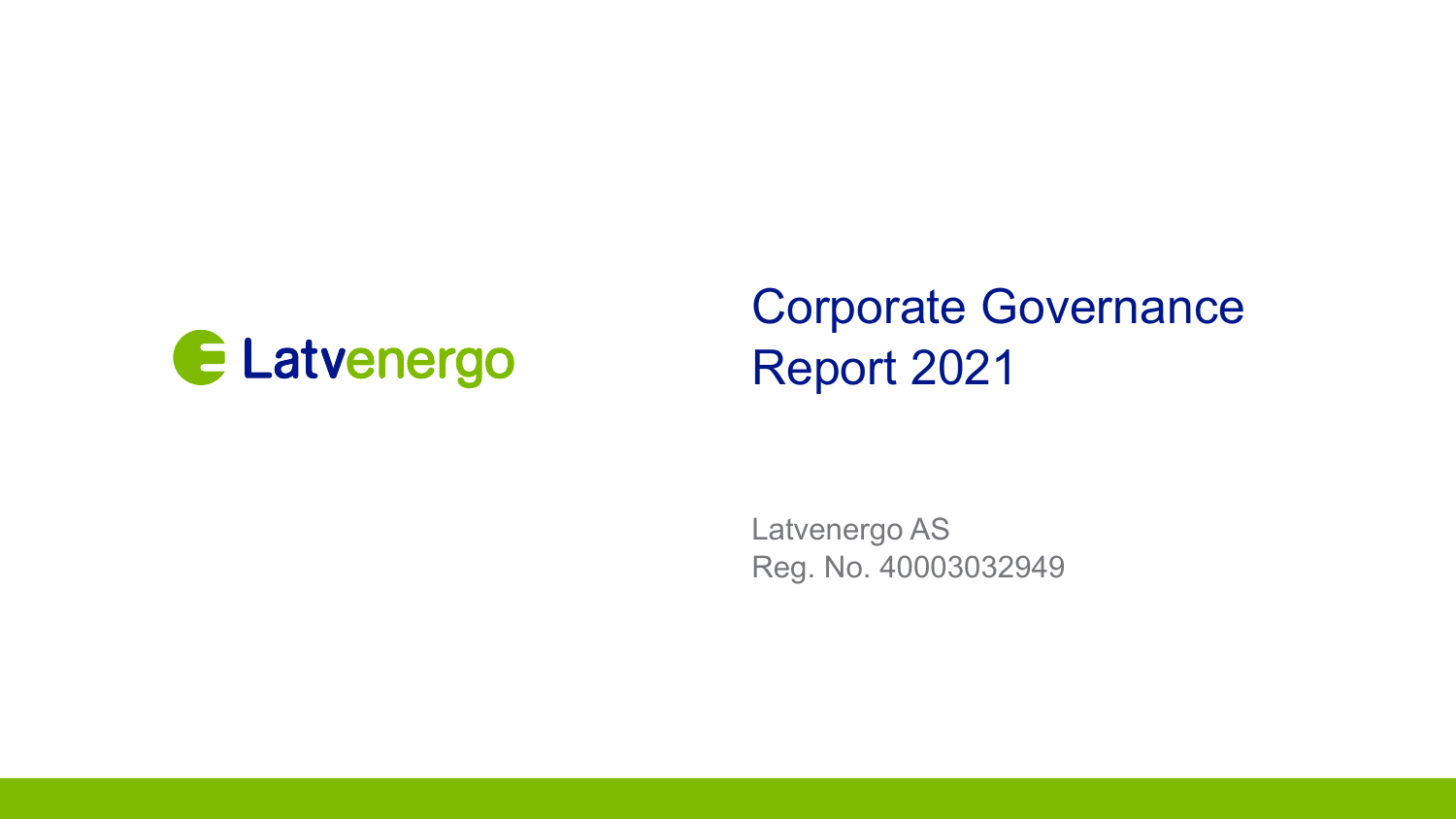## Report Preparation



#### Legal basis

The Latvenergo AS Corporate Governance Report 2021 has been prepared according to the requirements of the [Law on the Financial Instruments Market](https://likumi.lv/ta/id/81995-finansu-instrumentu-tirgus-likums), Article 56.<sup>2</sup>, and the Law on Governance of Capital [Shares of a Public Person and Capital Companies](https://likumi.lv/doc.php?id=269907), Article 58.1. It is based on the [Corporate Governance Code,](https://www.tm.gov.lv/en/media/7428/download) which was published in 2020 by the [Corporate Governance Advisory Board](https://www.tm.gov.lv/en/corporate-governance-code) established by the Ministry of Justice. The Code was developed considering the requirements set for companies in the regulatory enactments of the Republic of Latvia, as well as the OECD recommendations for corporate governance. The principles of the Code are based on international best practice in corporate governance.

More information on corporate governance can be found in the Corporate Governance section of the Latvenergo Group [Sustainability and Annual Report 2021](https://www.latvenergo.lv/report2021). The Report is available on the Latvenergo AS website: [www.latvenergo.lv](https://www.latvenergo.lv).

### Symbols

The criterion is met

The criterion is not met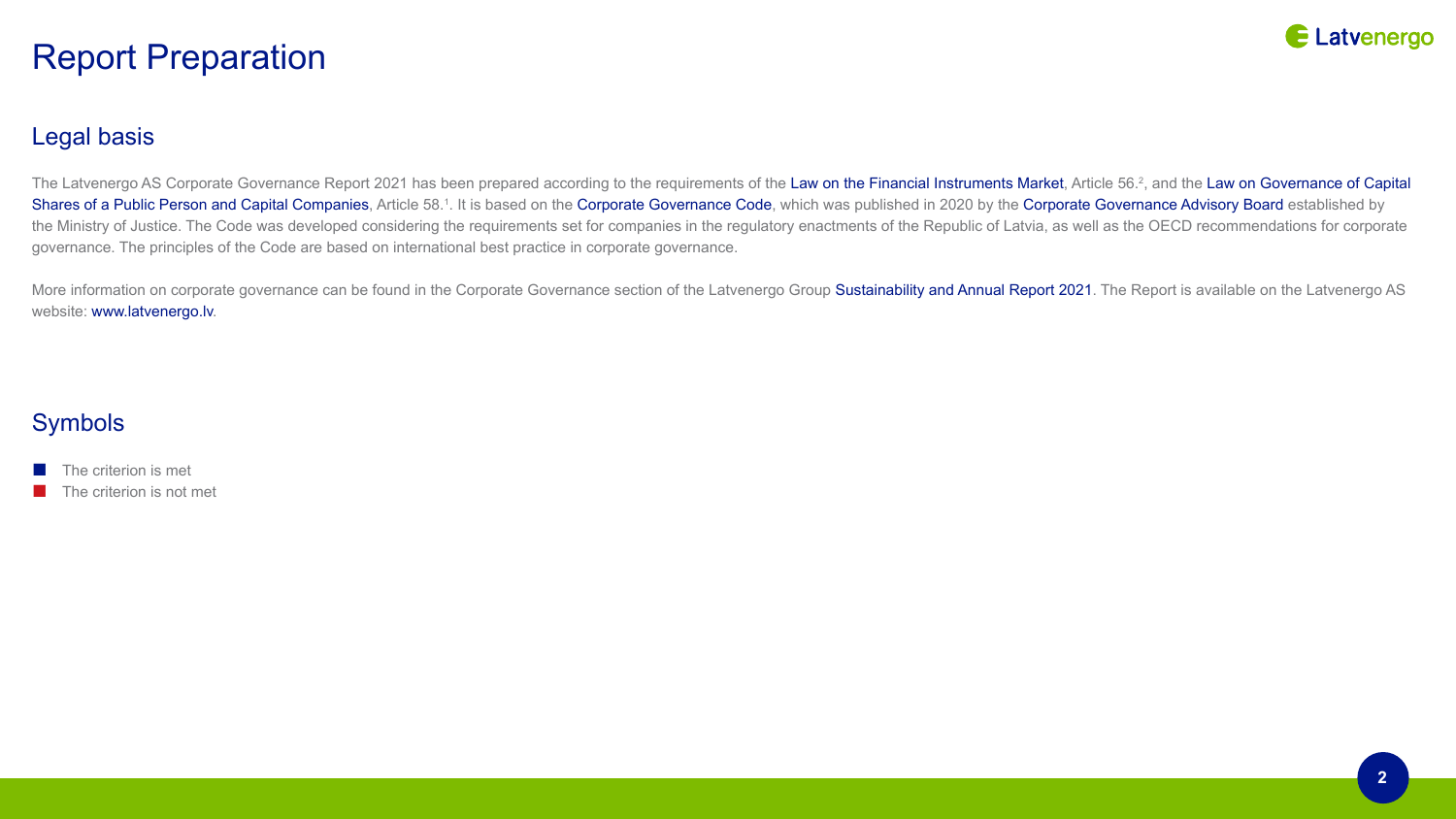## Report of the Management Board



#### On compliance with the principles of corporate governance

The Latvenergo AS Management Board has assessed the capital company's compliance with the [Corporate Governance Code](https://www.tm.gov.lv/en/media/7428/download) published by the [Corporate Governance Advisory Board](https://www.tm.gov.lv/en/corporate-governance-code) established by the Ministry of Justice in 2020. Evaluating both the governance system of the capital company and its compliance with the principles in 2021, the Management Board considers that Latvenergo AS complies in all material aspects with all the principles set out in the Code, except for the criterion of gender representation on the company's Supervisory Board.

The Latvenergo AS Corporate Governance Report 2021 was approved by the Management Board on 12 April 2022 in Riga. The preparation of the Report in accordance with Law on the Financial Instruments [Market](https://likumi.lv/ta/id/81995-finansu-instrumentu-tirgus-likums) was audited by a sworn auditor.

The Management Board of Latvenergo AS

**Mārtiņš Čakste** Guntars Baļčūns Kaspars Cikmačs Dmitrijs Juskovecs Harijs Teteris Chairman of the Management Board Member of the Management Board Member of the Management Board Member of the Management Board Member of the Management Board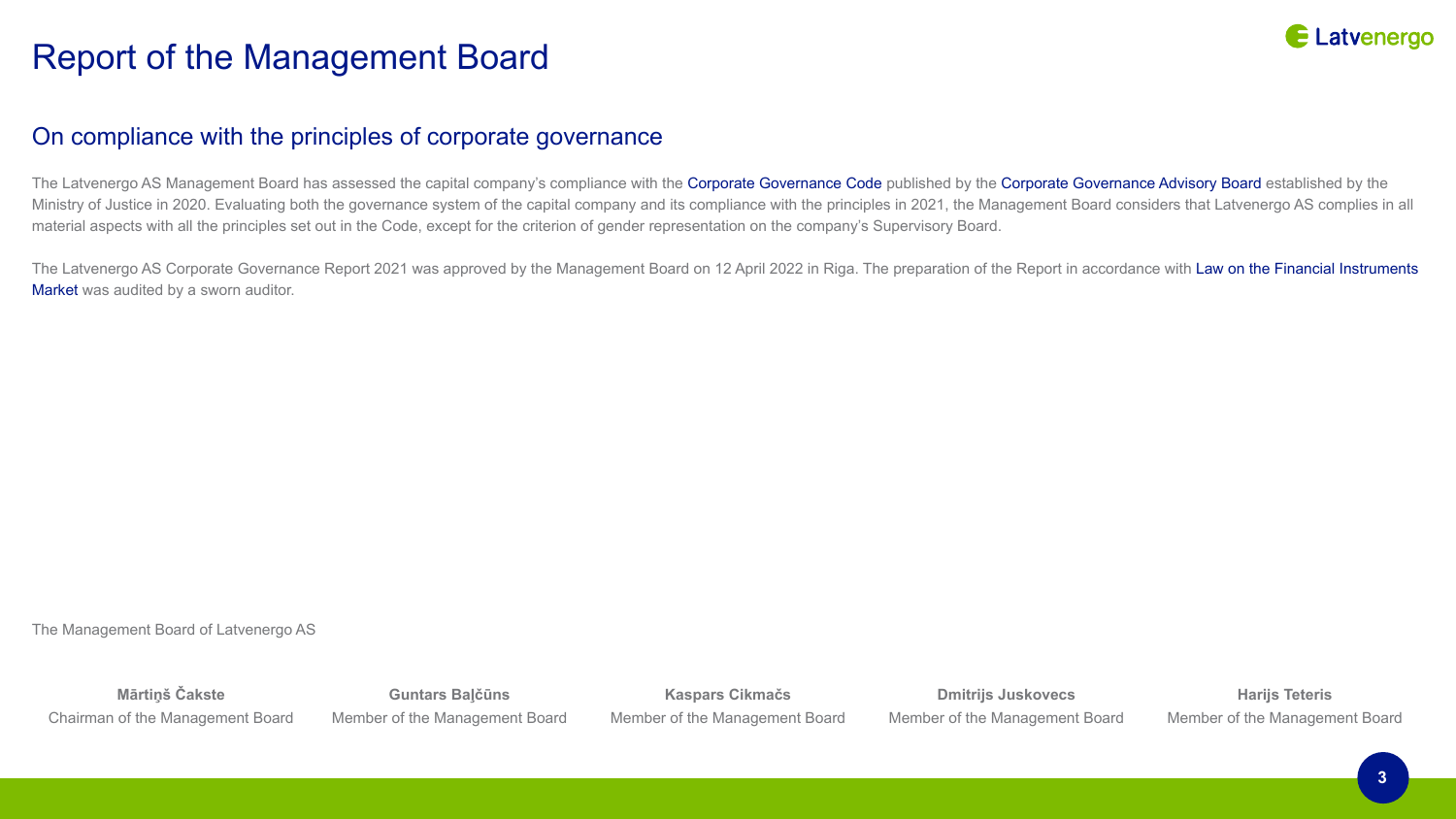

## **Contents**

- [Company Strategy](#page-4-0)
- [Internal Culture and Ethical Behaviour](#page-5-0)
- [Internal Control System, Risk Management and Internal Audit](#page-6-0)
- [External Auditor](#page-8-0)
- [Election of Supervisory Board Members](#page-9-0)
- [Principles of Determining the Remuneration for the Supervisory Board and the Management Board](#page-12-0)
- [Organisation of the Supervisory Board's Work and Decision-Making](#page-13-0)
- 17 Prevention of Conflicts of Interest
- [Shareholder Meeting](#page-17-0)
- [Transparency of Company Operations](#page-20-0)
	- [Annex No. 1: Information to Be Published on the Company Website](#page-21-0)
	- [Annex No. 2: Key Company Policies](#page-22-0)
	- [Regulations on Operation of State Capital Companies](#page-23-0)
	- [Corporate Governance Guidelines](#page-23-0)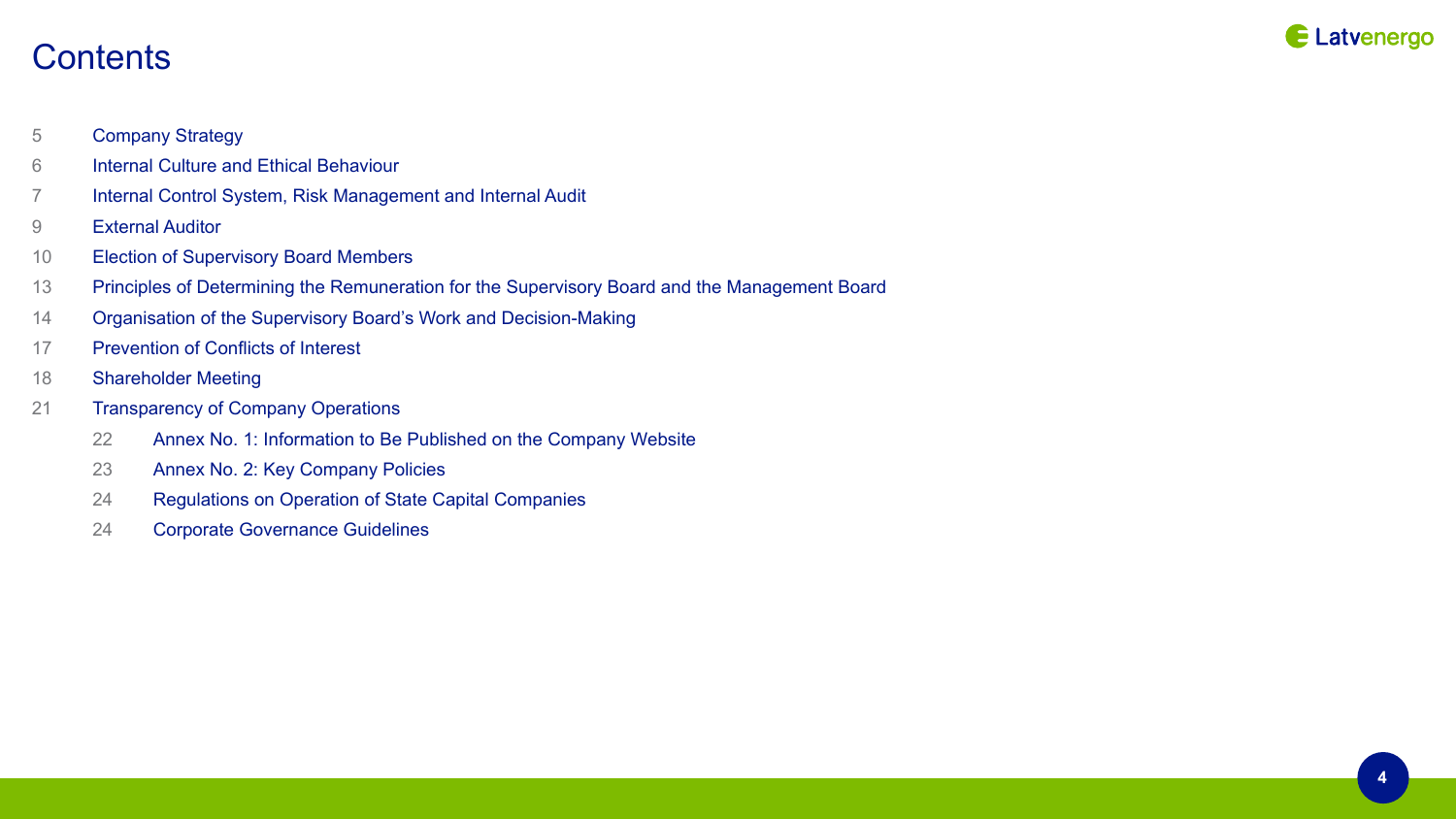## Company Strategy

#### Principle #1 and its criteria

management board.

**and progress towards long-term value creation.**

**The company has an up-to-date strategy that sets out the company's objectives** 

 $\blacksquare$  The company has an up-to-date strategy, the draft of which is developed by the

The company management board implements the strategy and reports to the

■ The supervisory board is involved in the strategy development process and

approves the strategy at the supervisory board meeting.

■ The supervisory board monitors the implementation of the strategy.

supervisory board on its implementation on a regular basis.

#### Company Strategy

<span id="page-4-0"></span>岙

Internal Culture and Ethical Behaviour

Internal Control System, Risk Management and Internal Audit

[External Auditor](#page-8-1)

Election of Supervisory Board Members

Principles of Determining the Remuneration for the Supervisory Board and the Management Board

Organisation of the Supervisory Board's Work and Decision-Making

Prevention of Conflicts of Interest

Shareholder Meeting

Transparency of Company **Operations** 

Annex No. 1: Information to Be Published on the Company **Website** 

Annex No. 2: Key Company Policies

Regulations on Operation of State Capital Companies

Corporate Governance Guidelines

The criterion is met

#### Facts

- The Latvenergo Group Strategy for 2022–2026 was developed in 2021 and approved by the Latvenergo AS Supervisory Board in March 2022. Considering the objectives of the European Green Deal and Climate Neutrality Strategy of Latvia for 2050, the Group plans to develop renewable energy generation capacities, strengthen its position as the most valuable energy trader in the Baltic market, promote sustainable and smart electromobility, and ensure a resilient and flexible distribution system.
- The Group's medium-term strategy is developed by the Latvenergo AS Management Board and approved by the Supervisory Board. Prior to approval of the strategy, an assessment by the Ministry of Economics (Shareholder) and the Cross-Sectoral Coordination Centre is considered.
- The Latvenergo AS Management Board is responsible for implementing the strategy and regularly informs the Supervisory Board regarding progress. The Ministry of Economics and the Cross-Sectoral Coordination Centre are both informed about the strategy's implementation annually.
- The strategy document includes a business model based on an analysis of the external and internal environment, as well as the Group's business directions and medium-term objectives, which determine the results to be achieved, risk analysis, and organisational development tasks.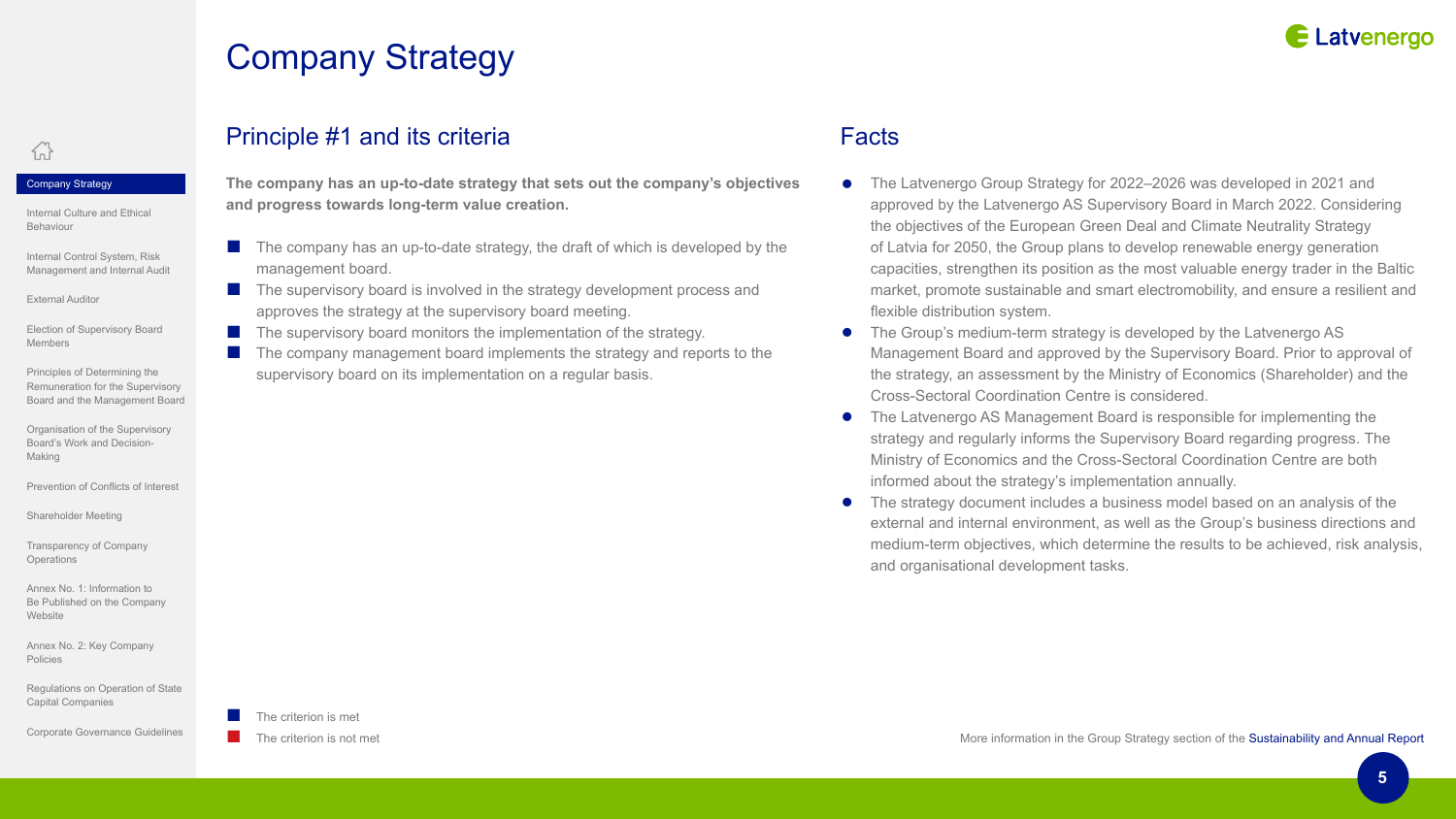## <span id="page-5-0"></span>葡

Company Strategy

#### Internal Culture and Ethical **Behaviour**

Internal Control System, Risk Management and Internal Audit

[External Auditor](#page-8-1)

Election of Supervisory Board Members

Principles of Determining the Remuneration for the Supervisory Board and the Management Board

Organisation of the Supervisory Board's Work and Decision-Making

Prevention of Conflicts of Interest

Shareholder Meeting

Transparency of Company **Operations** 

Annex No. 1: Information to Be Published on the Company **Website** 

Annex No. 2: Key Company Policies

Regulations on Operation of State Capital Companies

Corporate Governance Guidelines

The criterion is met

**Latvenergo Group values**

Principle #2 and its criteria

internal culture and ethics.

The criterion is not met More information in the Corporate Governance section of the [Sustainability and Annual Report](https://www.latvenergo.lv/report2021)

The Code of Ethics states:<br> **•** the values and princip

Facts

**With heart With mind With energy With future outlook**

- the values and principles observed and respected by the capital companies of the Group and their employees;
- the responsibilities, proper conduct, and prohibitions for employees in implementing these values and principles and preventing fraud, corruption, and conflict of interest;
- the procedures for whistleblowing and reporting violations, as well as the possible consequences if the Code of Ethics is violated.
- Whistleblowing reports and complaints about possible violations of the Code of Ethics are reviewed by compliance officers, who administer and examine such cases, preparing information for the management to make further decisions in accordance with company procedures.
- To ensure compliance with the Code of Ethics, training and informative activities are organised for employees and annual declarations of conflict of interest have been introduced.
- The Group also urges its partners to comply with the same ethical principles and, when entering into the contracts, asks for confirmation that mutual cooperation will be based on the principles of fair business cooperation.

We are brave and persistent We do good for the clients and society

• The Code of Ethics is available on the [Latvenergo website](https://latvenergo.lv/en/par-mums/koncerna-etikas-pamatprincipi).

Internal Culture and Ethical Behaviour

**The company develops an internal culture and ethics code which serves as a** 

The management board prepares and the supervisory board approves the code of

The management board ensures compliance with the company's internal culture and ethics code on a daily basis and reacts if there is a breach of the code.

We are open and passionate We do the right things and

continuously learn

**standard of conduct for the company's management and employees.**

The supervisory board defines the company's core values.

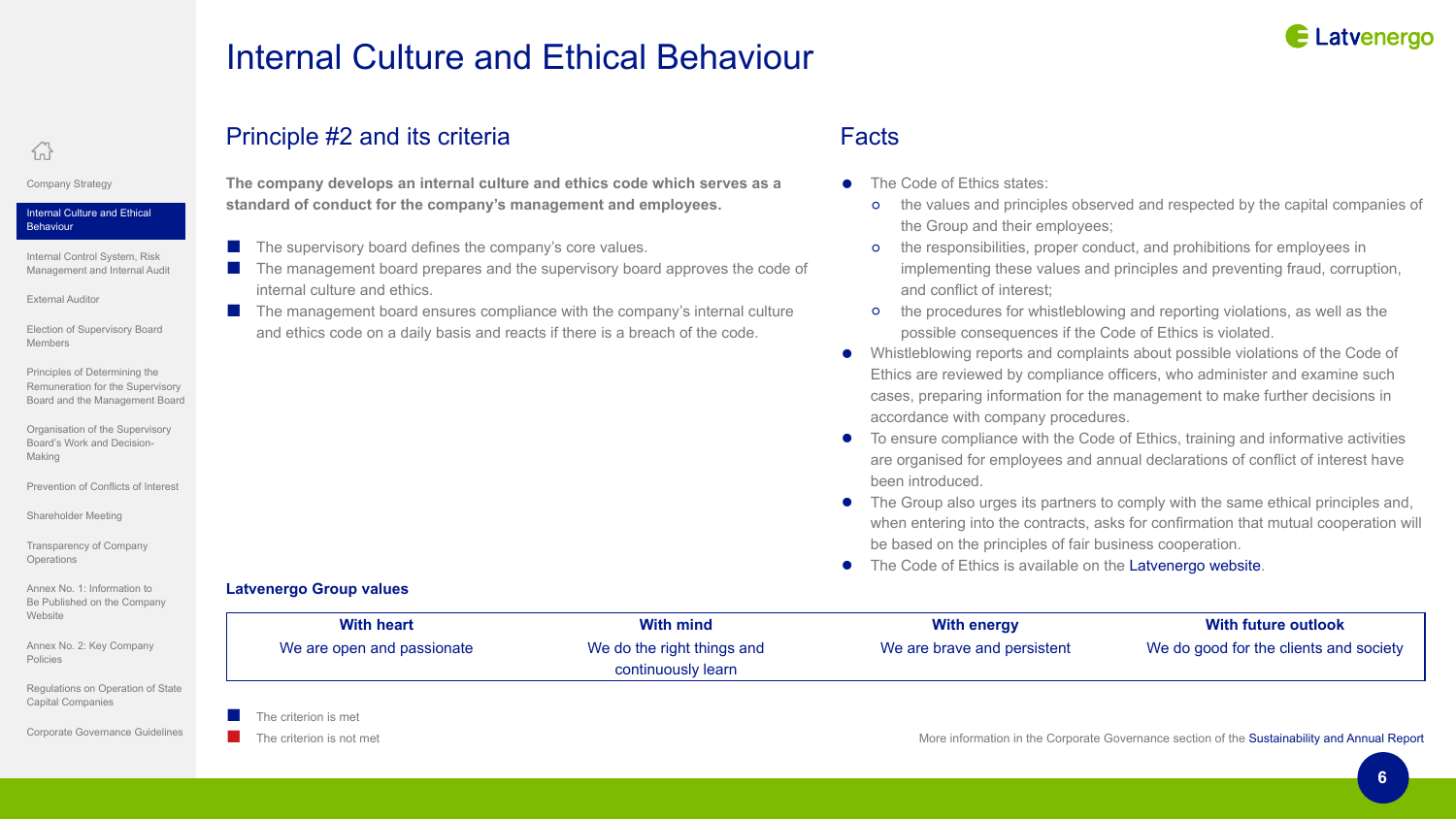#### **E** Latvenergo Internal Control System, Risk Management and Internal Audit I

### Principle #3 and its criteria

**The company has an internal control system, the effectiveness of which is monitored by the supervisory board.**

- The company has a documented internal control system, the establishment of which is the responsibility of the management board.
- The internal audit evaluates the effectiveness of the internal control system at least once a year, taking into account pre-defined criteria and reporting the results of the evaluation to the supervisory board.
- The supervisory board, at least once a year, evaluates the provided evaluation of the effectiveness of the internal control system.

#### Principle #4 and its criteria

**The company identifies, assesses and monitors the risks associated with its operations.**

- The management board develops and the supervisory board approves the company's risk management policy.
- Based on the identified risk assessment, the management board implements risk management measures.
- At least once a year, the supervisory board reviews the management board's reports on risk management measures and the implementation of the risk management policy.

- 
- 
- 

- 
- The criterion is met The criterion is not met More information in the Corporate Governance section of the [Sustainability and Annual Report](https://www.latvenergo.lv/report2021)

<span id="page-6-0"></span>岙

Internal Culture and Ethical Behaviour

Company Strategy

Internal Control System, Risk Management and Internal Audit

[External Auditor](#page-8-1)

Election of Supervisory Board Members

Principles of Determining the Remuneration for the Supervisory Board and the Management Board

Organisation of the Supervisory Board's Work and Decision-Making

Prevention of Conflicts of Interest

Shareholder Meeting

Transparency of Company **Operations** 

Annex No. 1: Information to Be Published on the Company **Website** 

Annex No. 2: Key Company Policies

Regulations on Operation of State Capital Companies

Corporate Governance Guidelines

**7**

- The internal control system of Latvenergo AS has been developed taking into account the [COSO \(Committee of Sponsoring Organizations of the](https://www.coso.org/Pages/default.aspx)  [Treadway Commission\)](https://www.coso.org/Pages/default.aspx) standard and is continuously improved. The company's Management Board is responsible for setting up the internal control system.
- The objectives and principles of risk management are determined by the Group's [Risk Management Policy](https://latvenergo.lv/en/investoriem/korporativa-parvaldiba#dokumenti) developed by the Management Board and approved by the Supervisory Board of Latvenergo AS. Risk management is integrated into strategy development and implementation as well as operational activities.
- Significant risks are analysed in internal working groups and in the Group's Risk Management Committee, which is a specially established institution on the management board level. Any risks identified are conveyed to the internal audit system, thus allowing the risk assessment to be used in planning audits.
- A self-assessment of the internal control system is performed once a year. Based on the self-assessment, audit results, and results of other inspections, a conclusion on the effectiveness of the Group's internal control and risk management systems, including recommendations for improvement, is submitted to the Audit Committee, Management Board and Supervisory Board.
- The Group's capital companies review risks annually and, if necessary, develop new risk management measures. The most important measures are approved by the company's Management Board before they are implemented.
- At least once a year, the Management Board reports to the Latvenergo AS Supervisory Board on the Group's risk management.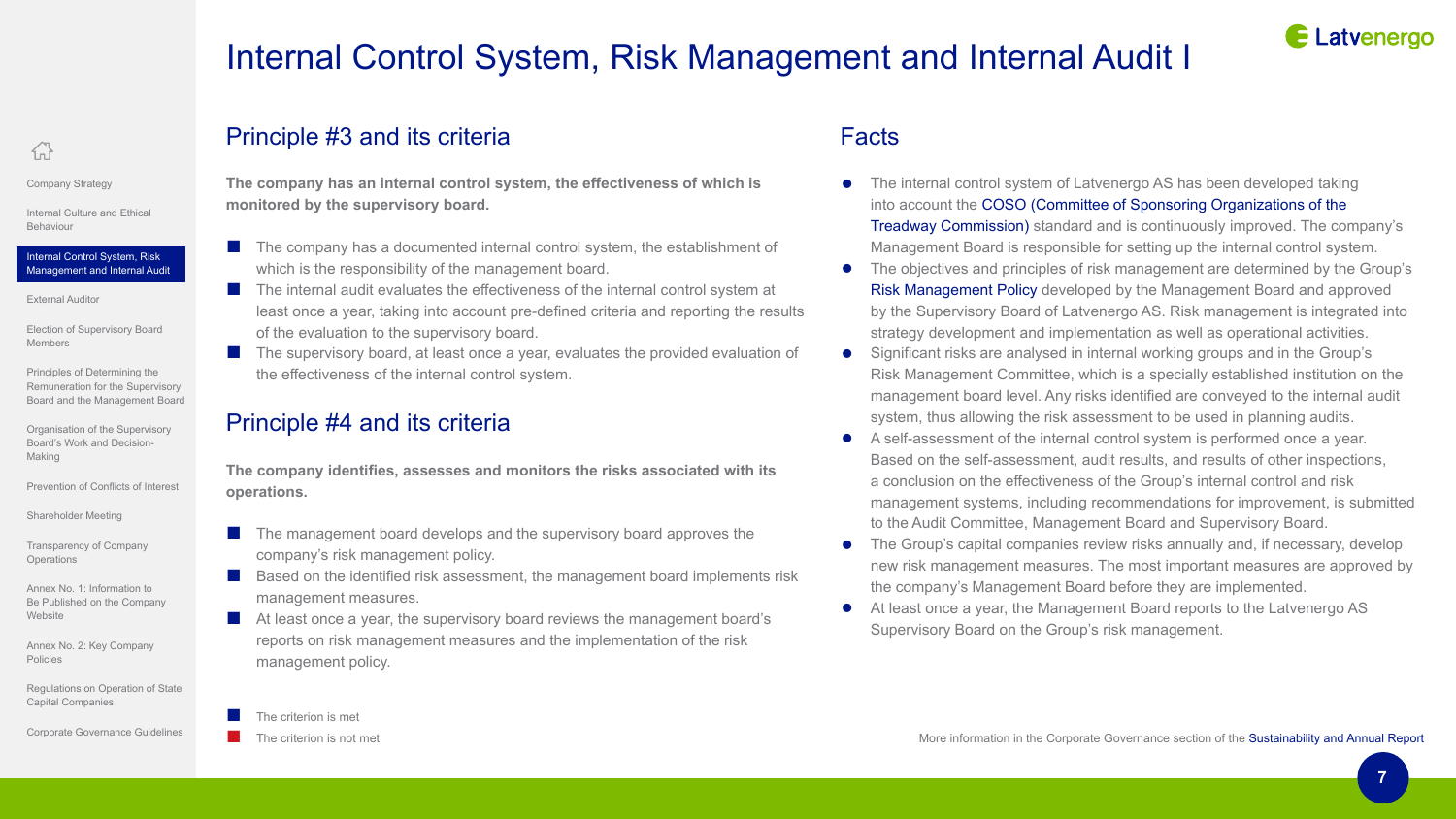## E Latvenergo

## Internal Control System, Risk Management and Internal Audit II

### 岙

Company Strategy

Internal Culture and Ethical Behaviour

Internal Control System, Risk Management and Internal Audit

[External Auditor](#page-8-1)

Election of Supervisory Board Members

Principles of Determining the Remuneration for the Supervisory Board and the Management Board

Organisation of the Supervisory Board's Work and Decision-Making

Prevention of Conflicts of Interest

Shareholder Meeting

Transparency of Company **Operations** 

Annex No. 1: Information to Be Published on the Company **Website** 

Annex No. 2: Key Company Policies

Regulations on Operation of State Capital Companies

Corporate Governance Guidelines

The criterion is met



Principle #5 and its criteria

by the supervisory board.

to address deficiencies, if any.

**company's operations independently and objectively.**

management board and reports to the supervisory board. The supervisory board approves the internal auditor.

**An internal audit has been established in the company, it evaluates the** 

 $\blacksquare$  The company has an internal auditor who is functionally independent of the

The internal auditor develops a risk-based internal audit plan, which is approved

■ The internal auditor informs the management board and supervisory board on the implementation of the internal audit plan, audit results and recommended actions

#### Facts

- The Internal Audit Director of Latvenergo AS reports to the Audit Committee and the Supervisory Board.
- The position of Internal Audit Director is approved by the Audit Committee, which, like the Supervisory Board, is a supervisory body of the company.
- The Internal Audit operates in compliance with the International Standards for the [Professional Practice of Internal Auditing](https://www.theiia.org/en/standards/what-are-the-standards/mandatory-guidance/standards/). Compliance is evaluated by a qualified external assessor once in five years. The last evaluation was carried out in 2019, and the assessor provided a positive attestation.
- The activities of the Internal Audit are supervised by the Audit Committee, which endorses the annual internal audit plan, which is then approved by the Supervisory Board.
- For its activities, incl. the fulfilment of the plan, the Internal Audit reports annually to the Management Board, Audit Committee, and Supervisory Board.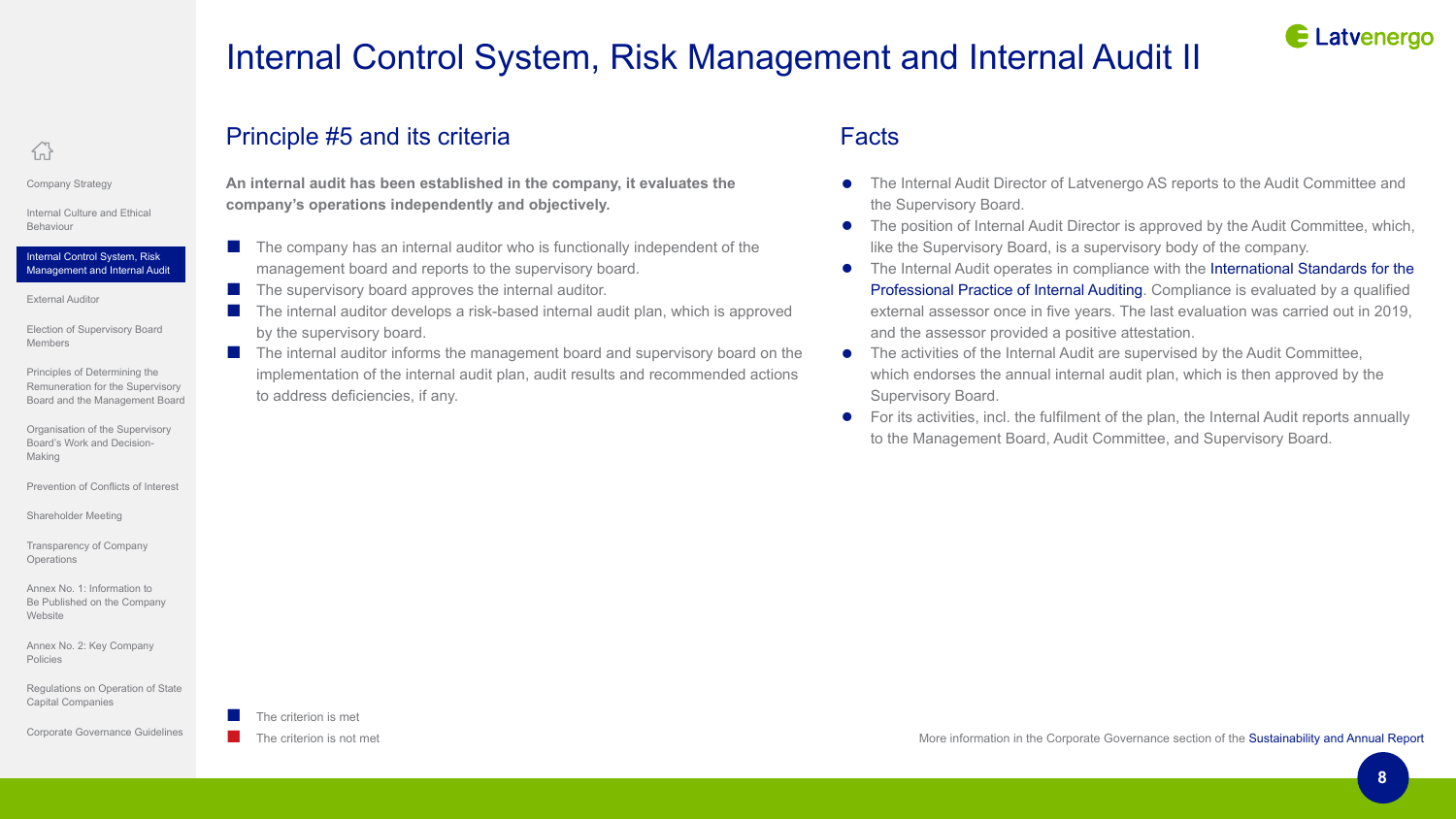## <span id="page-8-1"></span>External Auditor

#### Principle #6 and its criteria

**The company has an independent external auditor.**

■ The company has an independent external auditor with appropriate qualifications.

The term of office of one external auditor does not exceed five years.

- Internal Culture and Ethical ■ The supervisory board and the audit committee, if established, determine the selection criteria for the external auditor.
- Internal Control System, Risk Management and Internal Audit

#### [External Auditor](#page-8-1)

Behaviour

<span id="page-8-0"></span>葡

Company Strategy

Election of Supervisory Board Members

Principles of Determining the Remuneration for the Supervisory Board and the Management Board

Organisation of the Supervisory Board's Work and Decision-Making

Prevention of Conflicts of Interest

Shareholder Meeting

Transparency of Company Operations

Annex No. 1: Information to Be Published on the Company Website

Annex No. 2: Key Company Policies

Regulations on Operation of State Capital Companies

Corporate Governance Guidelines

The criterion is met

#### Facts

- An independent auditor is selected for a period of three years based on the most economically advantageous tender in accordance with criteria approved by the Audit Committee, consisting of the service price, the qualifications of the personnel involved, the audit execution plan and the audit hours.
- The auditor selected complies with Regulation (EU) No. 537/2014 of the European [Parliament and of the Council](https://eur-lex.europa.eu/legal-content/LV/TXT/?uri=CELEX%3A32014R0537) on specific requirements regarding statutory audits of public-interest entities.
- The annual report auditor of Latvenergo AS for 2021 is Ernst & Young Baltic SIA.

The criterion is not met More information in the Corporate Governance section of the **Sustainability and Annual Report**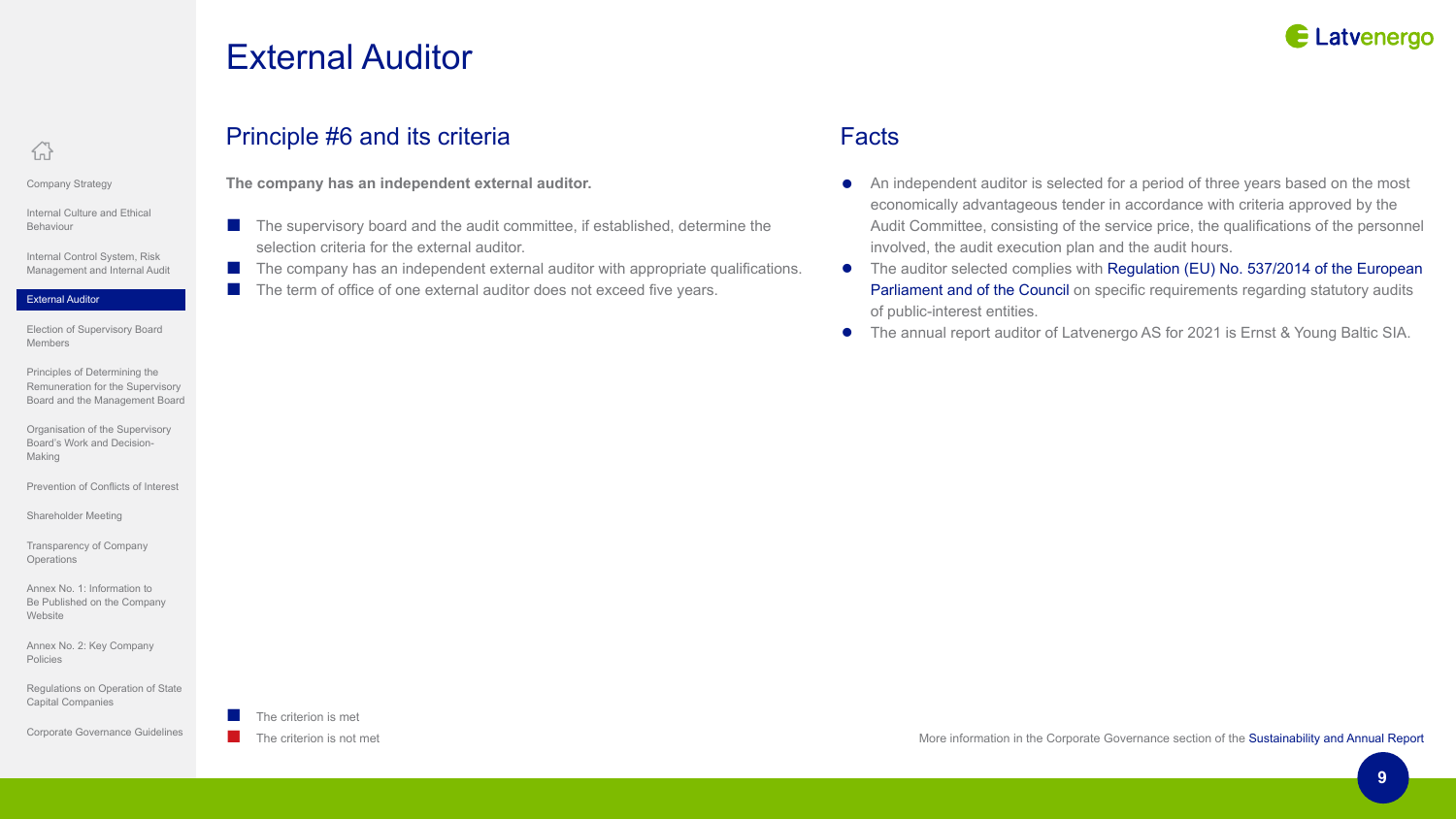

**10**

## Election of Supervisory Board Members I

**The company ensures transparent procedures for the election and removal of** 

■ The company has approved the procedure for selection and removal of

■ The company provides timely and sufficient information to the company's

■ A supervisory board member is elected for a term not exceeding five years.

shareholders on the supervisory board members who are nominated for election

The size of the supervisory board corresponds to the specifics of the company's

### <span id="page-9-0"></span>葡

Company Strategy

Internal Culture and Ethical Behaviour

Internal Control System, Risk Management and Internal Audit

[External Auditor](#page-8-1)

#### Election of Supervisory Board **Members**

Principles of Determining the Remuneration for the Supervisory Board and the Management Board

Organisation of the Supervisory Board's Work and Decision-Making

Prevention of Conflicts of Interest

Shareholder Meeting

Transparency of Company **Operations** 

Annex No. 1: Information to Be Published on the Company **Website** 

Annex No. 2: Key Company Policies

Regulations on Operation of State Capital Companies

Corporate Governance Guidelines

The criterion is met



Principle #7 and its criteria

**supervisory board members.**

or re-election.

operations.

supervisory board members.

- The procedure for the selection and withdrawal of Supervisory Board members is specified in the [Law on Governance of Capital Shares of a Public Person and](https://likumi.lv/doc.php?id=269907)  [Capital Companies](https://likumi.lv/doc.php?id=269907) and the subordinate regulations of the Cabinet of Ministers.
- The most important stages of the selection process:<br>
o the Shareholder (Ministry of Economics) establi
	- the Shareholder (Ministry of Economics) establishes a Nomination Commission;
	- a professional recruitment company is contracted;<br>• the competition for positions is announced publicly
	- the competition for positions is announced publicly;
	- the Nomination Commission evaluates the candidates and nominates the best ones for election;
	- the Shareholder Meeting elects the members of the Supervisory Board.
- The [Latvenergo AS Supervisory Board](https://latvenergo.lv/en/investoriem/korporativa-parvaldiba#padome) consists of five members whose term of office is five years.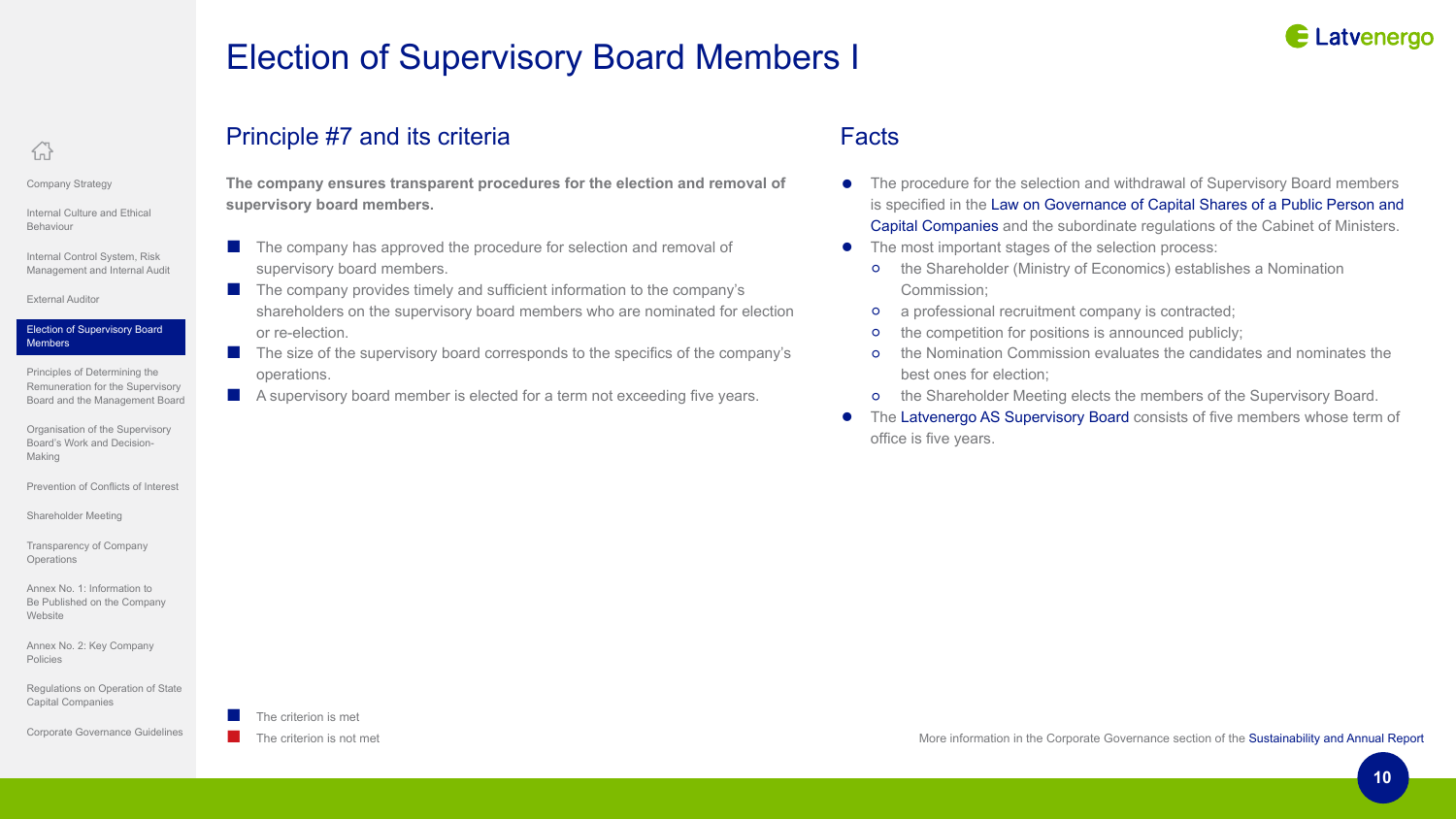## Election of Supervisory Board Members II

**Supervisory board members together have relevant experience and competence.**

 $\blacksquare$  The supervisory board as a whole has a set of skills, experience and knowledge, including on the sector concerned, to be able to perform their duties fully. ■ The principles of diversity are observed when forming the supervisory board.

The management board develops an induction training programme and provides

Both sexes are represented in the supervisory board.

new supervisory board members with induction training.



**11**

### 葡

Company Strategy

Internal Culture and Ethical Behaviour

Internal Control System, Risk Management and Internal Audit

[External Auditor](#page-8-1)

#### Election of Supervisory Board Members

Principles of Determining the Remuneration for the Supervisory Board and the Management Board

Organisation of the Supervisory Board's Work and Decision-Making

Prevention of Conflicts of Interest

Shareholder Meeting

Transparency of Company **Operations** 

Annex No. 1: Information to Be Published on the Company **Website** 

Annex No. 2: Key Company Policies

Regulations on Operation of State Capital Companies

Corporate Governance Guidelines

The criterion is met



Principle #8 and its criteria

- Supervisory Board members are selected through a competition, considering the candidates' work experience, education, skills, and knowledge, as well as the principles of diversity.
- The composition of the Supervisory Board is balanced, and together its members have the necessary competencies and experience, incl. financial and risk management, strategy and internal auditing, and corporate governance, as well as knowledge of the energy sector and an impeccable reputation.
- An informative programme on the Group's operations, operating segments, key risks, etc. is organised for new members of the Supervisory Board.
- A description of Supervisory Board members' education and work experience is available on the [Latvenergo website.](https://latvenergo.lv/en/investoriem/korporativa-parvaldiba#padome)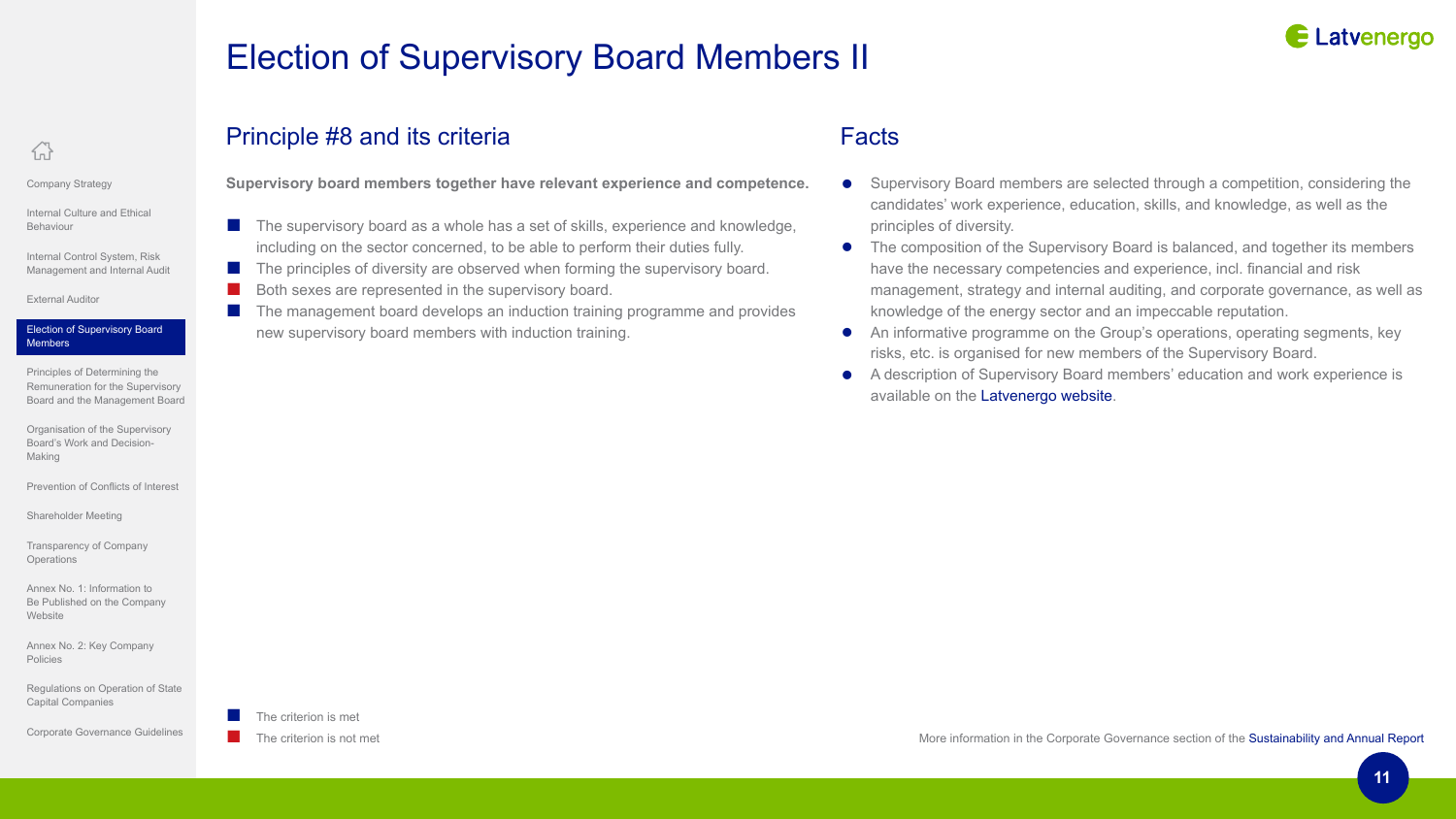## Election of Supervisory Board Members III

**The company's supervisory board has independent supervisory board members.**

■ The company evaluates and the shareholders determine the proportion of

■ Prior to the election of the supervisory board, the company evaluates the

■ Independent candidates for supervisory board membership make a declaration

independence of supervisory board members in accordance with the available

### 葡

Company Strategy

Internal Culture and Ethical Behaviour

Internal Control System, Risk Management and Internal Audit

[External Auditor](#page-8-1)

#### Election of Supervisory Board Members

Principles of Determining the Remuneration for the Supervisory Board and the Management Board

Organisation of the Supervisory Board's Work and Decision-Making

Prevention of Conflicts of Interest

Shareholder Meeting

Transparency of Company **Operations** 

Annex No. 1: Information to Be Published on the Company **Website** 

Annex No. 2: Key Company Policies

Regulations on Operation of State Capital Companies

Corporate Governance Guidelines

The criterion is met

information.

Principle #9 and its criteria

independent supervisory board members.

that they meet the independence criteria.

■ At least half of the members of the board are independent.

#### Facts

- The Law on Governance of Capital Shares of a Public Person and Capital [Companies](https://likumi.lv/doc.php?id=269907) stipulates that at least half of a supervisory board's members should be independent. Independence is verified by the Nomination Commission before election.
- The law sets out the criteria for independence, including the following:<br>
 the supervisory board member has not been a board member. co
	- the supervisory board member has not been a board member, controller or employee of the capital company or an associated capital company during the last three years;
	- o the supervisory board member and his or her family members do not receive – and in the last three years have not received – remuneration from the respective capital company or a capital company dependent on it;
	- the supervisory board member only earns income in the respective capital company for fulfilling the duties of a supervisory board member;
	- the supervisory board member does not hold a position as a management board member or other executive in another capital company which has a significant business relationship with the capital company represented by the supervisory board member.
- All Latvenergo AS Supervisory Board members are independent in accordance with the criteria stipulated in the Code.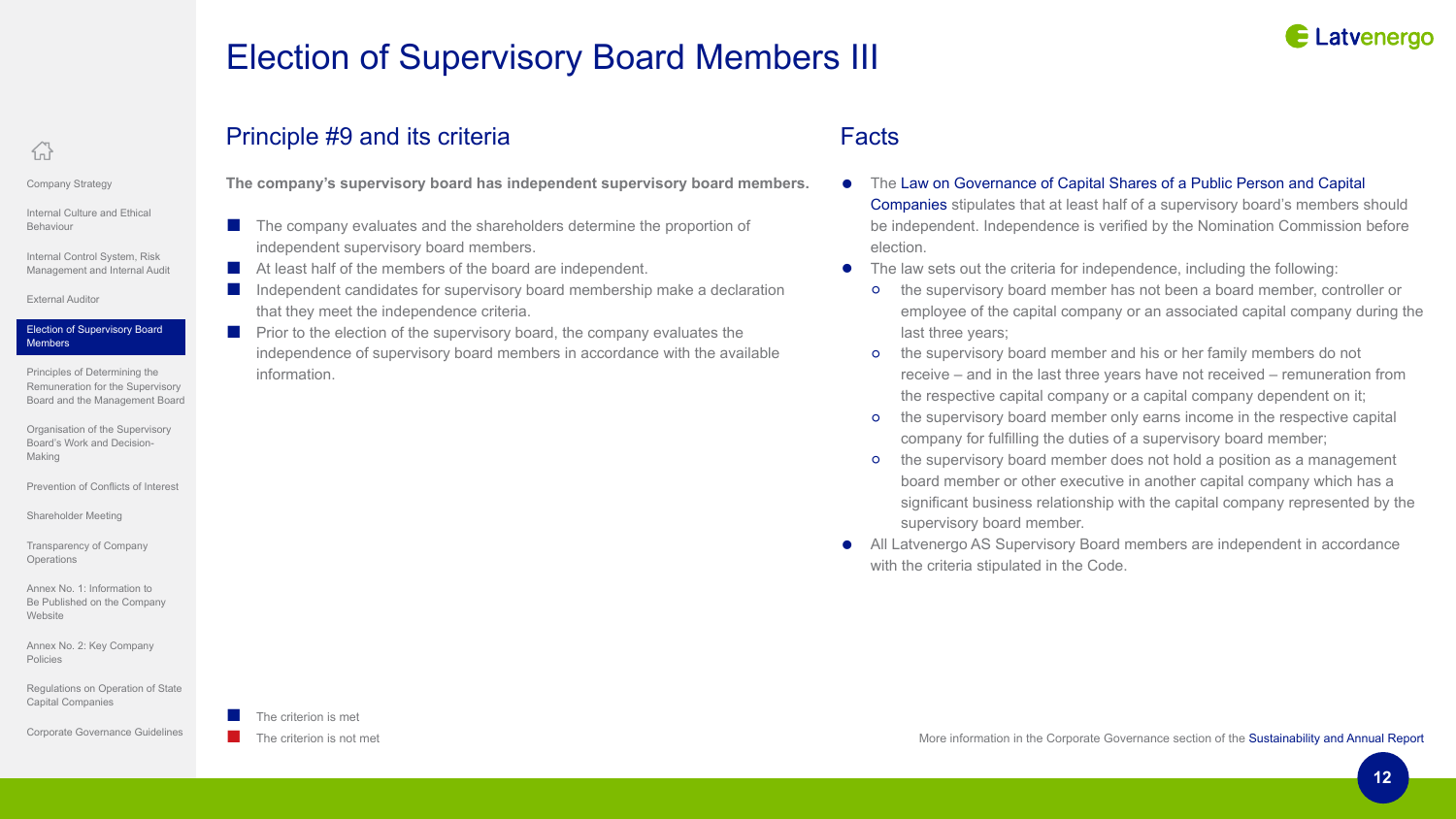### Latvenergo

# Principles of Determining the Remuneration for the Supervisory Board and the Management Board

### <span id="page-12-0"></span>岙

Company Strategy

Internal Culture and Ethical Behaviour

Internal Control System, Risk Management and Internal Audit

[External Auditor](#page-8-1)

Election of Supervisory Board Members

Principles of Determining the Remuneration for the Supervisory Board and the Management Board

Organisation of the Supervisory Board's Work and Decision-Making

Prevention of Conflicts of Interest

Shareholder Meeting

Transparency of Company **Operations** 

Annex No. 1: Information to Be Published on the Company **Website** 

Annex No. 2: Key Company Policies

Regulations on Operation of State Capital Companies

Corporate Governance Guidelines

The criterion is met

member.

Principle #10 and its criteria

shareholder meeting.

**The company has introduced a remuneration policy.**

of remuneration and controls their fulfilment.

■ The company has introduced a remuneration policy, which has been developed by the management board, reviewed by the supervisory board and approved by the

goals to be achieved by the management board, their impact on the variable part

■ Once a year, the supervisory board determines the financial and non-financial

■ No variable part of remuneration is determined for supervisory board members, and no compensation is paid in case of removal or resignation from office. ■ Once a year, the management board prepares a report on the remuneration granted to each current and former management board and supervisory board

#### Facts

- The principles of remuneration of the Management Board and the Supervisory Board are determined by the [Law on Governance of Capital Shares of a Public](https://likumi.lv/doc.php?id=269907)  [Person and Capital Companies](https://likumi.lv/doc.php?id=269907) and subordinate legislation.
- Remuneration is determined by evaluating indicators characterising the capital company: turnover, assets, and number of employees.
- Both the maximum amount of remuneration and the variable part, which cannot exceed the amount of two months' remuneration for a Management Board member, are regulated.
- The Supervisory Board evaluates the annual results and decides on awarding a bonus to the Management Board; no bonuses are paid to Supervisory Board members.
- Additional information on the remuneration policy of the Management Board and the Supervisory Board and the remuneration paid is available in the [Sustainability](https://www.latvenergo.lv/report2021)  [and Annual Report.](https://www.latvenergo.lv/report2021)

The criterion is not met More information in the Corporate Governance section of the [Sustainability and Annual Report](https://www.latvenergo.lv/report2021)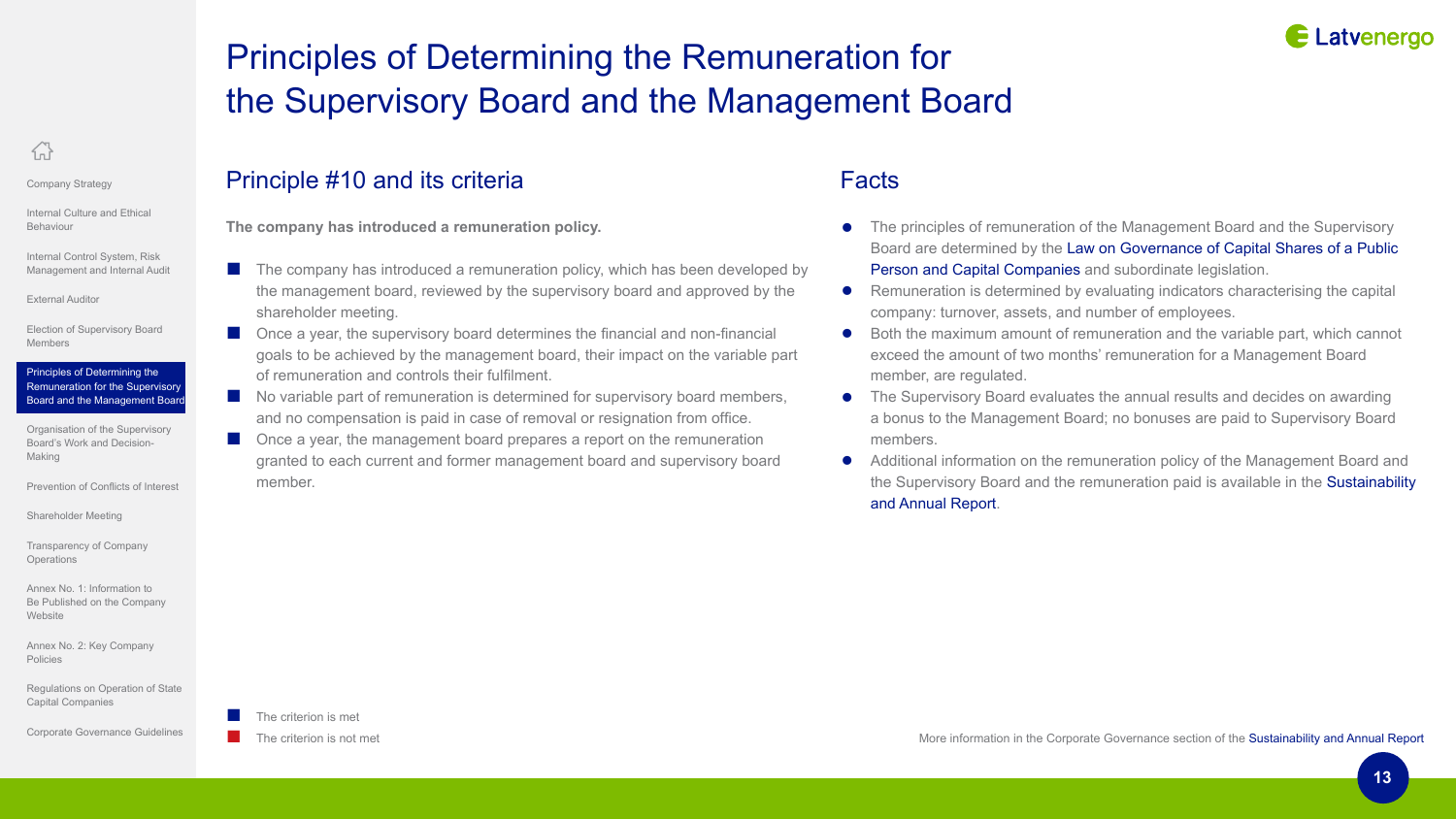

**14**

## Organisation of the Supervisory Board's Work and Decision-Making I

### <span id="page-13-0"></span>岙

Company Strategy

Internal Culture and Ethical Behaviour

Internal Control System, Risk Management and Internal Audit

[External Auditor](#page-8-1)

Election of Supervisory Board Members

Principles of Determining the Remuneration for the Supervisory Board and the Management Board

Organisation of the Supervisory Board's Work and Decision-Making

Prevention of Conflicts of Interest

Shareholder Meeting

Transparency of Company **Operations** 

Annex No. 1: Information to Be Published on the Company **Website** 

Annex No. 2: Key Company Policies

Regulations on Operation of State Capital Companies

Corporate Governance Guidelines

The criterion is met

Principle #11 and its criteria

supervisory board and the work calendar.

committee has been set up, see principle # 12.1).

of the supervisory board.

**understandable.**

**The company's supervisory board work organisation is clear and** 

year to discuss the company's strategy and its implementation.

■ The supervisory board organises its work in accordance with regulations of the

■ The supervisory board holds at least one separate supervisory board meeting per

 $\blacksquare$  The company's budget provides the financing necessary to ensure the operation

■ Once a year the supervisory board conducts a self-assessment of the work of the supervisory board and reviews its results at the supervisory board meeting.

 $\blacksquare$  The supervisory board has evaluated the need to set up committees (if a

- The operating procedure and principles of the Latvenergo AS Supervisory Board are specified in the Regulations of the Supervisory Board, established in accordance with the company's Articles of Association, the Law on Governance of Capital Shares of a Public Person and Capital Companies and the Commercial Law. The Regulations are available on the [Latvenergo website.](https://latvenergo.lv/en/investoriem/korporativa-parvaldiba#padome)
- The Regulations of the Supervisory Board stipulate, inter alia:
	- the duty of the Management Board to prepare and provide necessary information to the Supervisory Board in a timely manner;
	- the right of the Supervisory Board to request information from the Management Board;
	- the duty of Supervisory Board members to take decisions in the interests of the company considering all available information.
- Once a year, the Supervisory Board conducts a self-assessment of its work.
- For information on the Human Resources Committee set up by the Supervisory Board, see Principle # 12.1.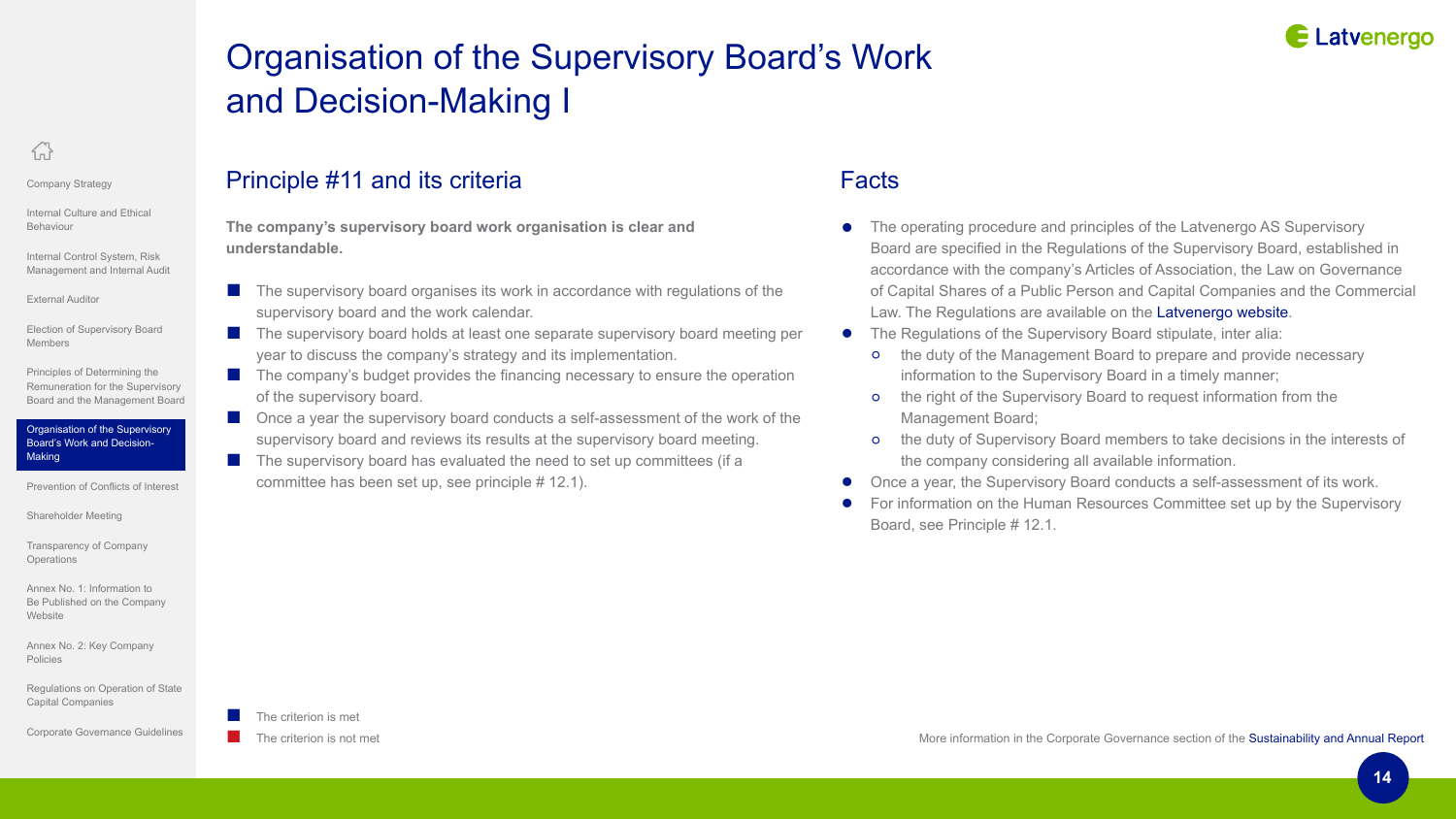

# Organisation of the Supervisory Board's Work and Decision-Making II

岙

#### Company Strategy

Internal Culture and Ethical Behaviour

Internal Control System, Risk Management and Internal Audit

[External Auditor](#page-8-1)

Election of Supervisory Board Members

Principles of Determining the Remuneration for the Supervisory Board and the Management Board

Organisation of the Supervisory Board's Work and Decision-Making

Prevention of Conflicts of Interest

Shareholder Meeting

Transparency of Company **Operations** 

Annex No. 1: Information to Be Published on the Company **Website** 

Annex No. 2: Key Company Policies

Regulations on Operation of State Capital Companies

Corporate Governance Guidelines

The criterion is met

development.

Principle #12 and its criteria

**The supervisory board takes informed and well-balanced decisions.**

information, which the supervisory board needs to make decisions.

decisions to be adopted by the supervisory board.

■ The supervisory board has access to information prepared by the management board necessary for decision-making in a timely manner and in sufficient amount. ■ The supervisory board determines the procedure for the circulation of information, including the right of the supervisory board to request from the management board

■ A supervisory board member analyses the information and prepares proposals for

■ When making decisions, the supervisory board assesses the risks, short-term and long-term impact on the company's value, sustainability and responsible

#### Facts

- In 2021, 16 Supervisory Board meetings took place; the attendance rate was 100%.
- The most important issues considered by the Supervisory Board in 2021:<br>
o evaluation and conceptual approval of the Strategy for 2022–2026:
	- evaluation and conceptual approval of the Strategy for 2022–2026;
	- analysis of the most significant events and trends in the energy sector, assessment of the impact of the extraordinary rise in energy prices and related operational risks;
	- quarterly evaluation of the Group's financial and non-financial results and its fulfilment of strategic objectives;
	- approval of the budget and the Group's objectives for 2022;
	- election of three new Management Board members and organisation of the selection of candidates for the vacant position of member of the Audit Committee.

The criterion is not met More information in the Corporate Governance section of the [Sustainability and Annual Report](https://www.latvenergo.lv/report2021)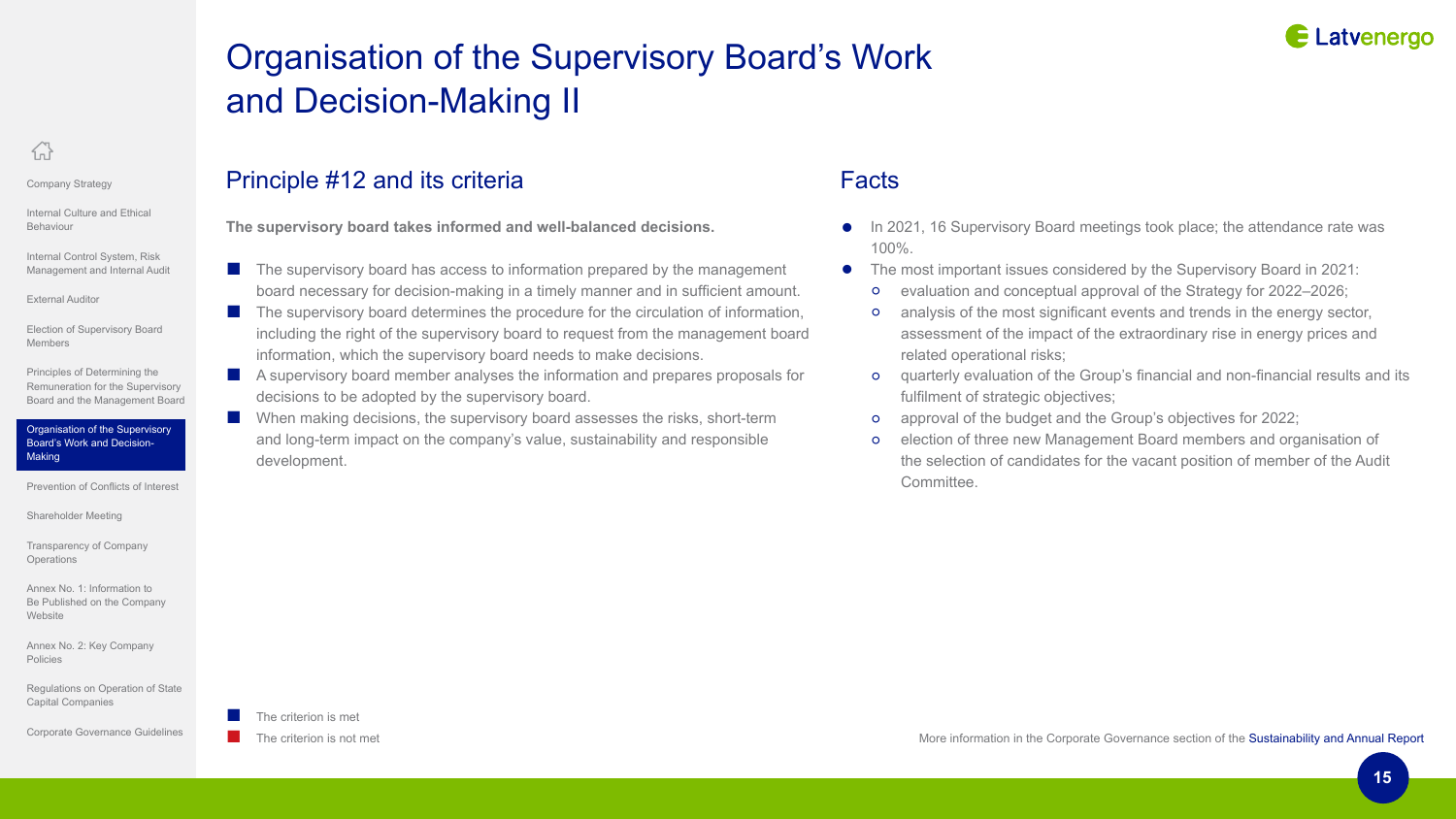

# Organisation of the Supervisory Board's Work and Decision-Making III

岙

#### Company Strategy

Internal Culture and Ethical Behaviour

Internal Control System, Risk Management and Internal Audit

[External Auditor](#page-8-1)

Election of Supervisory Board Members

Principles of Determining the Remuneration for the Supervisory Board and the Management Board

Organisation of the Supervisory Board's Work and Decision-**Making** 

Prevention of Conflicts of Interest

Shareholder Meeting

Transparency of Company **Operations** 

Annex No. 1: Information to Be Published on the Company **Website** 

Annex No. 2: Key Company Policies

Regulations on Operation of State Capital Companies

Corporate Governance Guidelines

The criterion is met

Principle #12.1 and its criteria

of work of the committee.

committee.

**A committee prepares proposals for supervisory board decision making.**

committee (remuneration, nomination, audit or other field).

■ The supervisory board determines the tasks and the procedures for organisation

■ The supervisory board establishes a committee of at least three supervisory board members with appropriate experience and expertise in the field of work of the

The committee analyses the information and makes proposals for decisions by the supervisory board, as well as informs the supervisory board of the work of the

#### Facts

- In compliance with the Regulations of the Supervisory Board, the Latvenergo AS Supervisory Board may form committees consisting of Supervisory Board members to review certain issues.
- A Human Resources Committee of three members has been established to prepare proposals for the selection, remuneration, performance assessment, and combination of positions of employees of the Management Board, Audit Committee, and Internal Audit.
- The Human Resources Committee operates in accordance with regulations approved by the Supervisory Board, which are available on the [Latvenergo](https://latvenergo.lv/en/investoriem/korporativa-parvaldiba#padome)  [website.](https://latvenergo.lv/en/investoriem/korporativa-parvaldiba#padome)
- 7 Human Resources Committee meetings were held in 2021.
- Latvenergo AS also has an [Audit Committee](https://latvenergo.lv/en/investoriem/korporativa-parvaldiba#komiteja) established in accordance with the Law on the Financial Instruments Market and approved by the Shareholder. The Committee consists of five members, two of whom represent the Supervisory Board.

The criterion is not met More information in the Corporate Governance section of the [Sustainability and Annual Report](https://www.latvenergo.lv/report2021)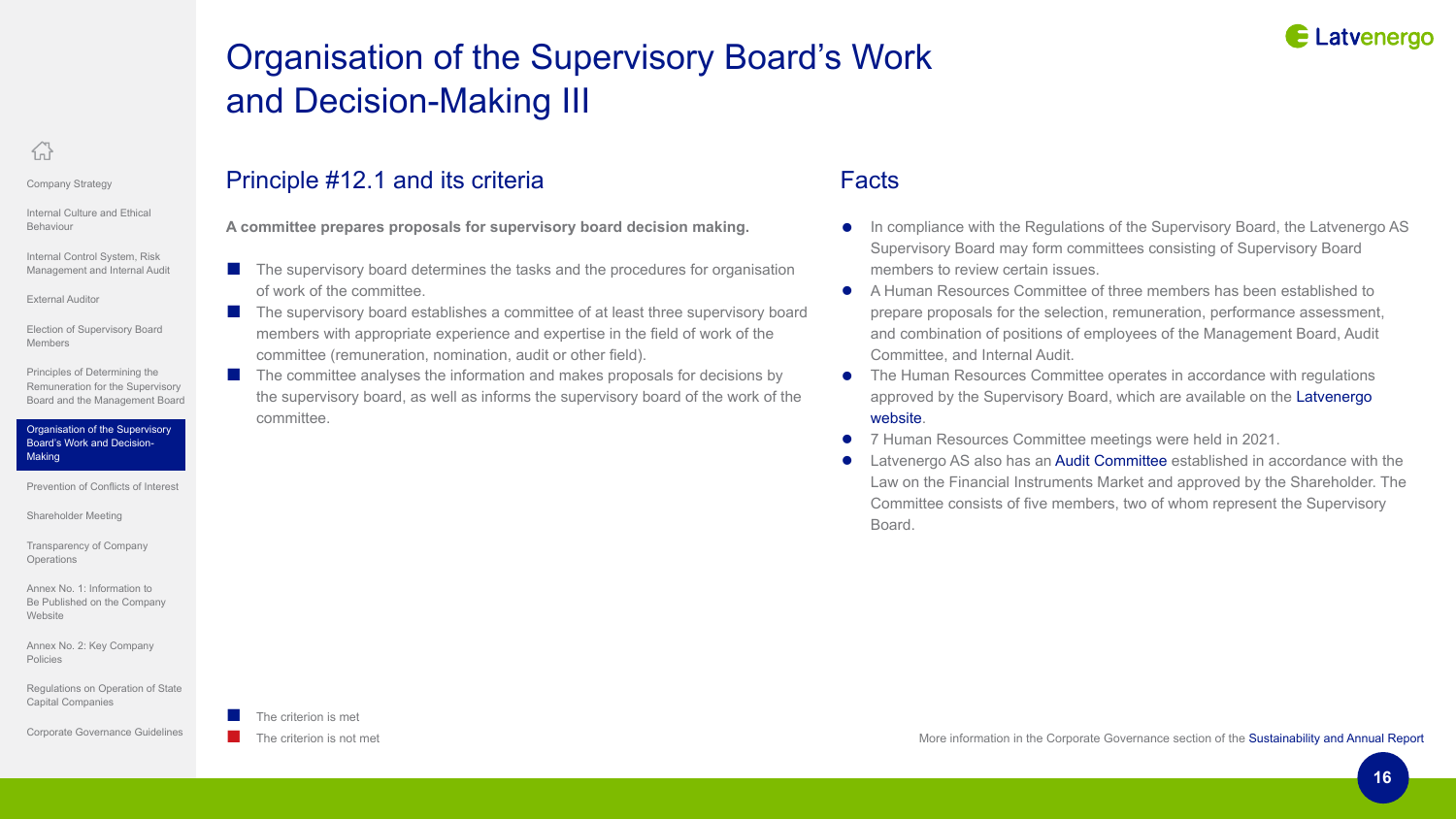<span id="page-16-0"></span>Company Strategy

Internal Culture and Ethical Behaviour

Internal Control System, Risk Management and Internal Audit

[External Auditor](#page-8-1)

Election of Supervisory Board Members

Principles of Determining the Remuneration for the Supervisory Board and the Management Board

Organisation of the Supervisory Board's Work and Decision-Making

#### Prevention of Conflicts of Interest

Shareholder Meeting

Transparency of Company **Operations** 

Annex No. 1: Information to Be Published on the Company **Website** 

Annex No. 2: Key Company Policies

Regulations on Operation of State Capital Companies

Corporate Governance Guidelines

The criterion is met



Prevention of Conflicts of Interest

**Management board and supervisory board members are clearly aware of the manifestations of conflicts of interest and are informed of the action to be taken** 

■ The supervisory board defines the indications of a conflict of interest and identifies

■ Supervisory board or management board members do not participate in decisionmaking on matters in which the company's interests conflict with the interests of the supervisory board, management board members or persons related to them. ■ Persons subject to the obligation of prevention of conflicts of interest participate in

the conflict of interest prevention and management procedures.

trainings on dealing with conflicts of interest on a regular basis.

Principle #13 and its criteria

**in the event of a conflict of interest.**

Facts

- The Latvenergo Group [Code of Ethics](https://latvenergo.lv/en/par-mums/koncerna-etikas-pamatprincipi) defines types of conflict of interest and measures for the prevention of conflicts of interest.
- The Regulations of the Management Board and the Supervisory Board stipulate that members may not adopt decisions or participate in the adoption thereof or carry out any other actions connected with their duties as Management Board/ Supervisory Board members that influence or may influence their private or property interests and those of relatives or business partners.
- Management Board and Supervisory Board members are public officials and submit annual declarations as such.
- To explain the principles contained in the Code of Ethics, e-learning courses on the prevention of conflicts of interest in the performance of duties are regularly developed. They must be mastered by all employees of the Group, as well as by members of the Management Board and Supervisory Board. Onsite trainings and discussions are held to explain specific issues involving employees at all levels.

The criterion is not met More information in the Corporate Governance section of the [Sustainability and Annual Report](https://www.latvenergo.lv/report2021)

**17**

**E Latvenergo**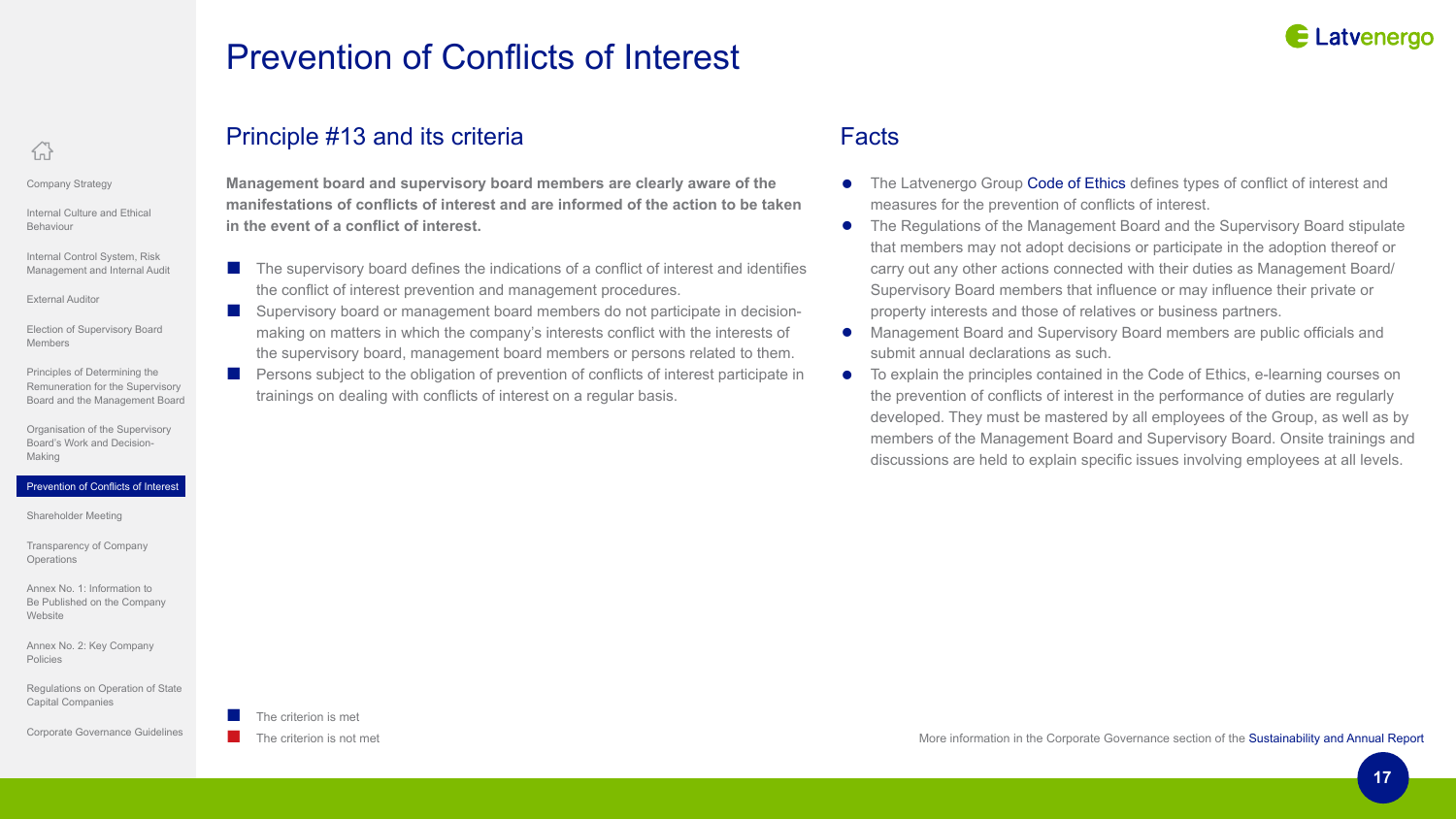### **E Latvenergo**

## Shareholder Meeting I

### <span id="page-17-0"></span>葡

Company Strategy

Internal Culture and Ethical Behaviour

Internal Control System, Risk Management and Internal Audit

[External Auditor](#page-8-1)

Election of Supervisory Board Members

Principles of Determining the Remuneration for the Supervisory Board and the Management Board

Organisation of the Supervisory Board's Work and Decision-Making

Prevention of Conflicts of Interest

#### Shareholder Meeting

Transparency of Company **Operations** 

Annex No. 1: Information to Be Published on the Company **Website** 

Annex No. 2: Key Company Policies

Regulations on Operation of State Capital Companies

Corporate Governance Guidelines

The criterion is met



#### Principle #14 and its criteria

**The company provides shareholders with timely information on conduction of shareholder meetings providing all the information necessary for decision-making.**

- $\blacksquare$  The company informs shareholders in a timely manner about the agenda, course and voting procedures of the shareholder meeting, as well as about any related changes.
- Simultaneously with the announcement of the meeting, the company provides an opportunity for the shareholders to get acquainted with the draft decisions, which are initially planned to be voted on at the meeting. The company informs the shareholders immediately of any additional draft decisions submitted.
- The company provides shareholders with an opportunity to submit questions on the matters included in the agenda and draft decisions before the shareholder meeting.

The draft decisions and the documents attached to them provide detailed, clear and complete information on the matter under consideration.

#### Facts

- All shares of Latvenergo AS are owned by the Republic of Latvia, and they are held by the Ministry of Economics of the Republic of Latvia. Shareholder duties are performed by the State Secretary of the Ministry of Economics or a person authorised by him/her.
- $\bullet$  The procedures for convening a Shareholder Meeting and submitting documents, including deadlines, are determined by the [Law on Governance of Capital Shares](https://likumi.lv/doc.php?id=269907)  [of a Public Person and Capital Companies.](https://likumi.lv/doc.php?id=269907)
- The draft decision and the documents substantiating and explaining its adoption are submitted to the Shareholder within the time limits specified by the law before the Shareholder Meeting.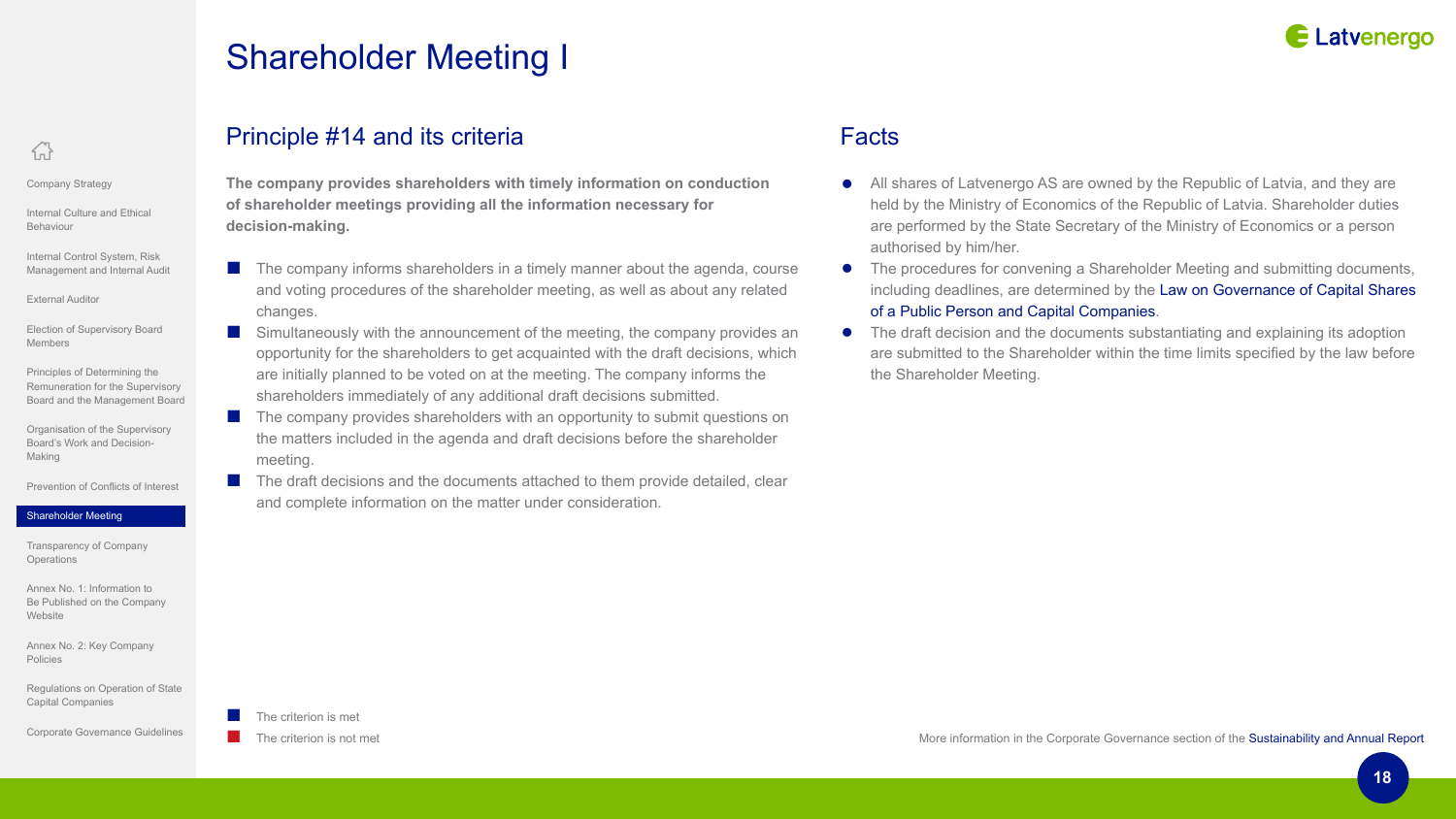## **E Latvenergo**

## Shareholder Meeting II

## 葡

Company Strategy

Internal Culture and Ethical Behaviour

Internal Control System, Risk Management and Internal Audit

[External Auditor](#page-8-1)

Election of Supervisory Board Members

Principles of Determining the Remuneration for the Supervisory Board and the Management Board

Organisation of the Supervisory Board's Work and Decision-Making

Prevention of Conflicts of Interest

#### Shareholder Meeting

Transparency of Company **Operations** 

Annex No. 1: Information to Be Published on the Company **Website** 

Annex No. 2: Key Company Policies

Regulations on Operation of State Capital Companies

Corporate Governance Guidelines

The criterion is met

### Principle #15 and its criteria

**The company promotes effective shareholder involvement in decision-making and a participation in shareholder meetings.**

- $\blacksquare$  The shareholder meeting is convened and held at a place and time easily accessible to the shareholders.
- $\blacksquare$  The company provides shareholders with the opportunity to participate in the shareholder meeting remotely.
- The company determines the appropriate duration of the shareholder meeting and provides the shareholders with the opportunity to express their opinions during the meeting and obtain the information necessary for decision-making.
- The company announces a new shareholder meeting if the matters included on the agenda of the meeting cannot be considered at the expected time.
- $\blacksquare$  The company invites management board and supervisory board members, candidates for supervisory board members, auditors and internal auditors, as well as other persons to participate in the shareholder meeting in accordance with the matters to be considered at the meeting.

The shareholder meeting makes decisions in accordance with the previously announced draft decision.

#### Facts

- The format of the Shareholder Meeting (in person/online) is chosen with representatives of the Shareholder.
- Information on a convened Shareholder Meeting is sent to Supervisory Board members and the auditor. According to the law, they have the right to participate in the Shareholder Meeting and express their opinion.
- 3 Shareholder Meetings took place in 2021; 1 in person and 2 online.
- The main decisions of the Shareholder Meeting in 2021:<br>o use of profits and payment of dividends for 2020:
	- use of profits and payment of dividends for 2020;
	- election of the auditor of the Annual Report for 2021;
	- increase in share capital and amendments to the Articles of Association;
	- election of the Audit Committee.
- The decisions of the Shareholder Meeting are available on the Latvenergo [website.](https://latvenergo.lv/en/investoriem/korporativa-parvaldiba#dokumenti)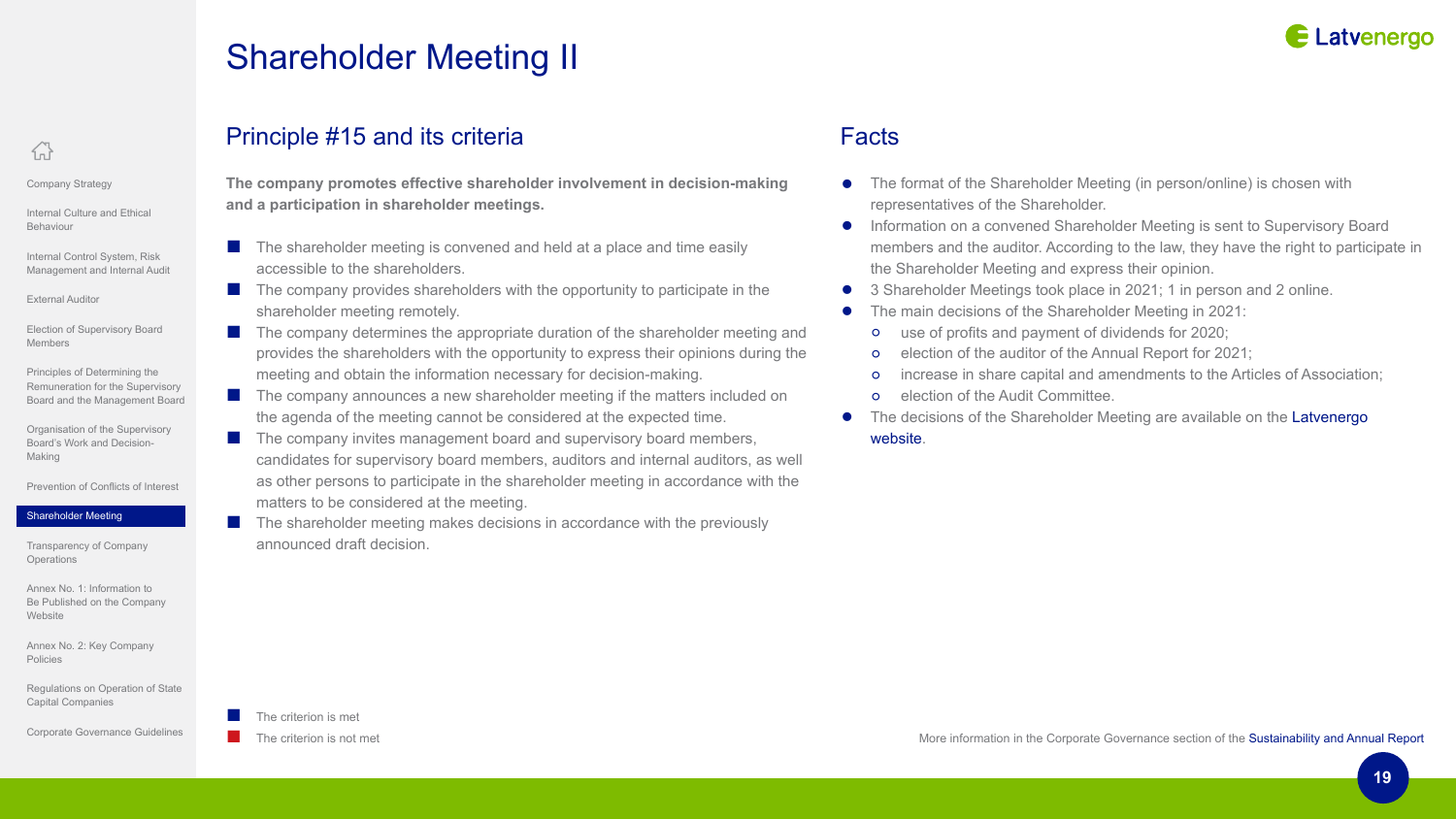## Shareholder Meeting III

### 葡

Company Strategy

Internal Culture and Ethical Behaviour

Internal Control System, Risk Management and Internal Audit

[External Auditor](#page-8-1)

Election of Supervisory Board Members

Principles of Determining the Remuneration for the Supervisory Board and the Management Board

Organisation of the Supervisory Board's Work and Decision-Making

Prevention of Conflicts of Interest

#### Shareholder Meeting

Transparency of Company **Operations** 

Annex No. 1: Information to Be Published on the Company Website

Annex No. 2: Key Company Policies

Regulations on Operation of State Capital Companies

Corporate Governance Guidelines

The criterion is met



#### Principle #16 and its criteria

**The company develops and discusses dividend policy with shareholders.**

- The company has developed and published an up-to-date dividend policy.
- The dividend policy has been discussed with the shareholders during the shareholder meeting.

- The distribution of Latvenergo AS dividends is regulated by the laws of the Republic of Latvia:
	- the [Law on the State Budget](https://likumi.lv/ta/id/328114-par-valsts-budzetu-2022-gadam) and the [Law on the Medium-Term Budget](https://likumi.lv/ta/id/328118-par-videja-termina-budzeta-ietvaru-2022-2023-un-2024-gadam)  [Framework](https://likumi.lv/ta/id/328118-par-videja-termina-budzeta-ietvaru-2022-2023-un-2024-gadam);
	- the [Law on Governance of Capital Shares of a Public Person and Capital](https://likumi.lv/doc.php?id=269907)  [Companies](https://likumi.lv/doc.php?id=269907) and the Regulations of the Cabinet of Ministers issued on the basis thereof.
- $\bullet$  Over the last five years, the average dividend payout ratio has been around 80%, which is in line with the dividend payout target set in the Strategy 2017-2022.
- The actual amount payable by Latvenergo AS in dividends is determined by the Shareholder Meeting after the approval of the Annual Report, upon the evaluation of the results for the previous year.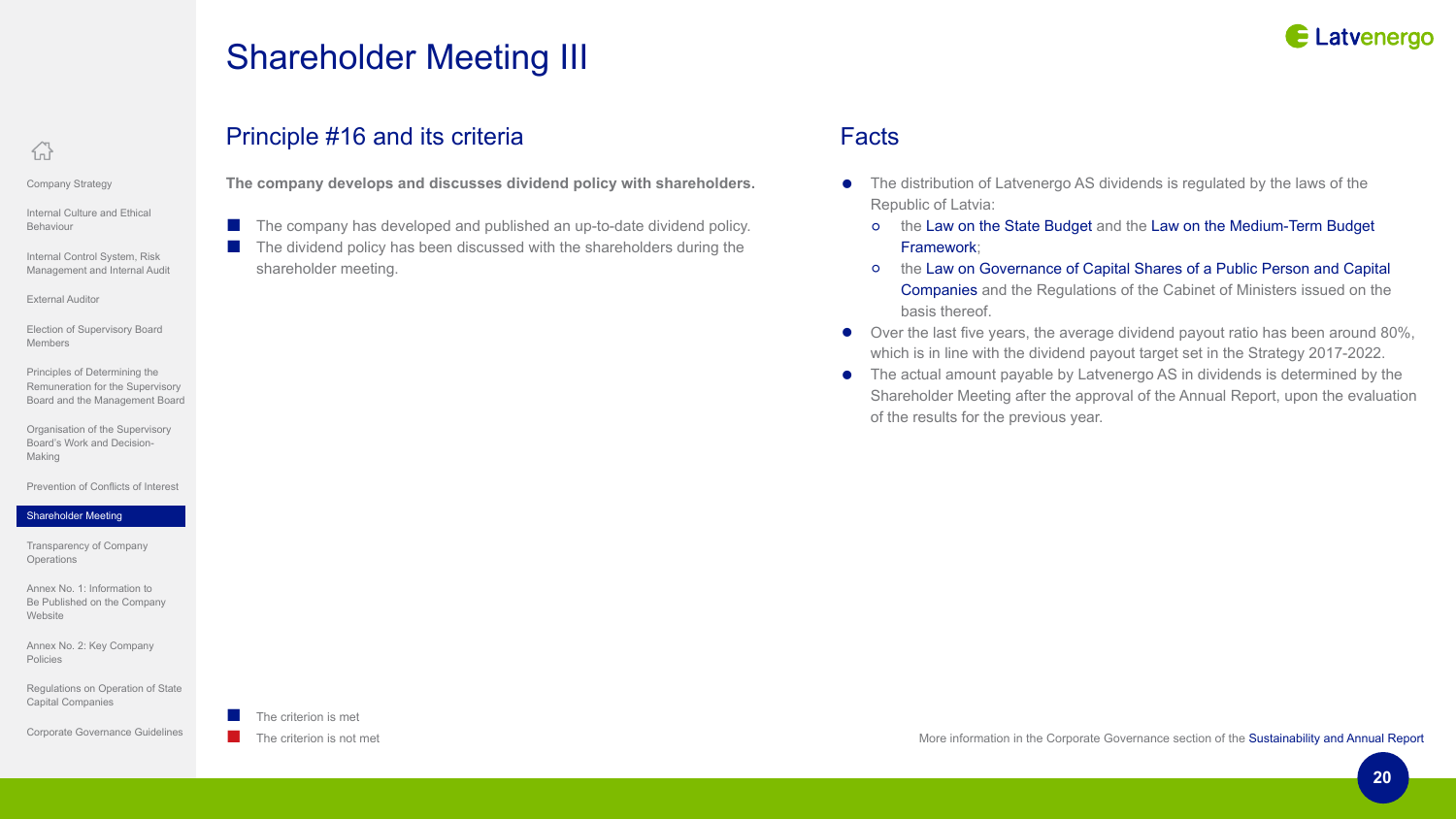### <span id="page-20-0"></span>葡

Company Strategy

Internal Culture and Ethical Behaviour

Internal Control System, Risk Management and Internal Audit

[External Auditor](#page-8-1)

Election of Supervisory Board Members

Principles of Determining the Remuneration for the Supervisory Board and the Management Board

Organisation of the Supervisory Board's Work and Decision-Making

Prevention of Conflicts of Interest

Shareholder Meeting

#### Transparency of Company **Operations**

Annex No. 1: Information to Be Published on the Company **Website** 

Annex No. 2: Key Company Policies

Regulations on Operation of State Capital Companies

Corporate Governance Guidelines

The criterion is met



#### Principle #17 and its criteria

**The company informs shareholders and other stakeholders on a regular basis and in a timely manner of business operations, financial results, management and other relevant issues of the company.**

Transparency of Company Operations

- The company discloses complete, accurate, objective, up-to-date and true information in a timely manner.
	- The company discloses information to all shareholders at the same time and to the same extent.
- $\blacksquare$  The company discloses information about the company's management, strategy or lines of business on the website and publishes financial statements as well as other information in accordance with Annex No. 1.
- The company provides information both in Latvian and in at least one other language that is understandable to most of the company's foreign shareholders and other stakeholders.

#### Facts

- Latvenergo Group publishes financial and non-financial information in Latvian and English on the [Latvenergo website,](https://latvenergo.lv/en/investoriem/parskati) the [Nasdaq Baltic website](https://nasdaqbaltic.com/statistics/lv/instrument/LV0000801777/reports) and the [Official](https://csri.investinfo.lv/en/) [Central Storage of Regulated Information](https://csri.investinfo.lv/en/).
- Interim financial statements are published on a quarterly basis; the Sustainability and Annual Report, corporate governance statement and informative presentation on the Group and its operations are published annually.
- [Virtual conferences](https://latvenergo.lv/en/investoriem/parskati) on the Group's financial results and business developments are organised every six months.
- At the beginning of 2021, Latvenergo AS once again received the Nasdaq Baltic award for best investor relations on the bond market in the Baltic states. The detailed and high-quality sustainability reports, an informative and investor-friendly website, and timely disclosure of information were especially appreciated.
- To improve the amount and quality of information available on the Latvenergo website, a survey of partner banks and other partners related to the financing of the Group was conducted in 2021. The website has been improved in accordance with the survey results and the new Corporate Governance Code.

The criterion is not met More information in the Corporate Governance section of the [Sustainability and Annual Report](https://www.latvenergo.lv/report2021)

**21**

**E Latvenergo**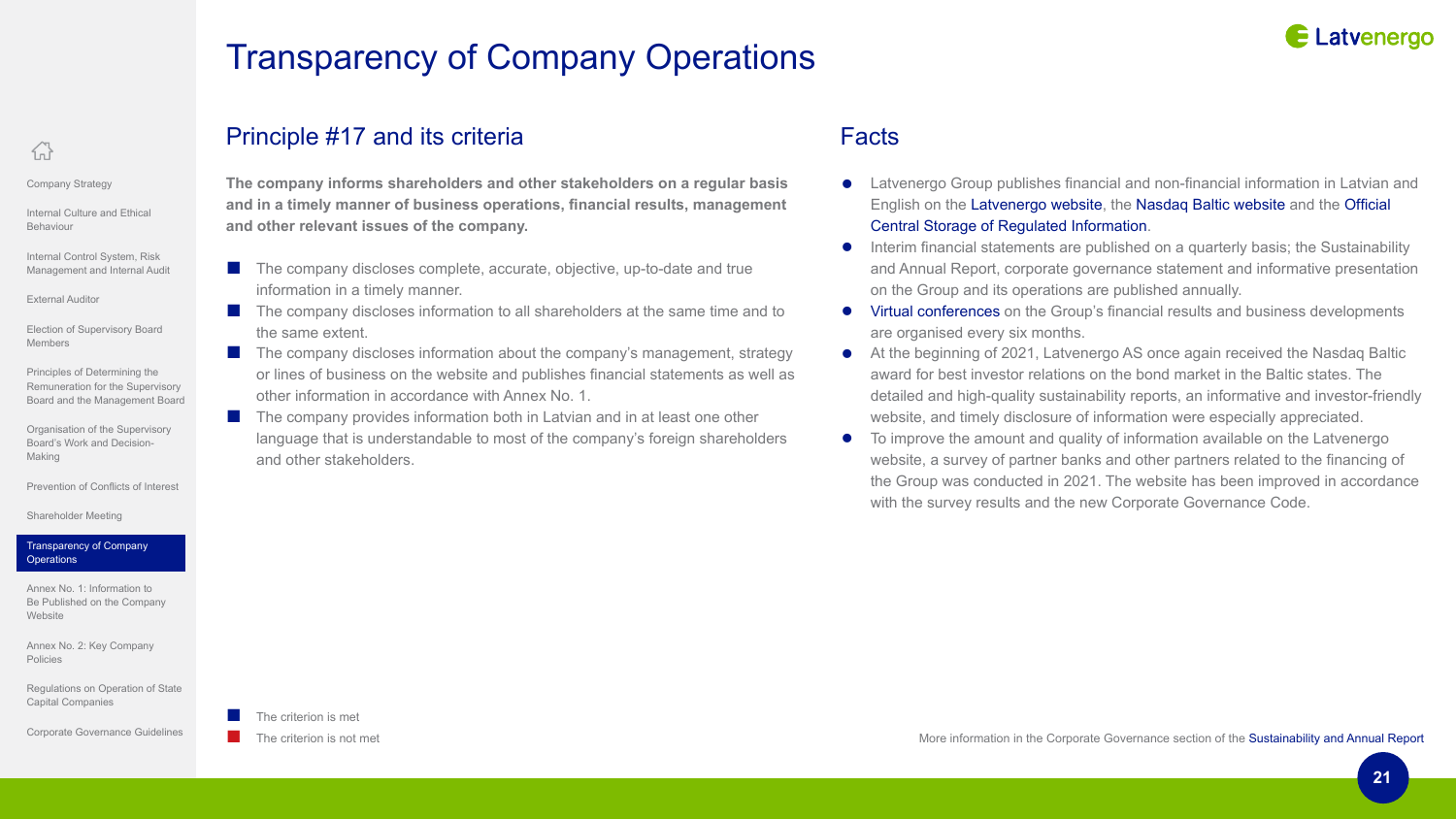## Annex No. 1: Information to Be Published on the Company Website

<span id="page-21-0"></span>삶

Company Strategy

Internal Culture and Ethical Behaviour

Internal Control System, Risk Management and Internal Audit **Contract** 

[External Auditor](#page-8-1)

Election of Supervisory Board Members

Principles of Determining the Remuneration for the Supervisory Board and the Management Board

Organisation of the Supervisory Board's Work and Decision-Making

Prevention of Conflicts of Interest

Shareholder Meeting

Transparency of Company Operations

Annex No. 1: Information to Be Published on the Company Website

Annex No. 2: Key Company Policies

Regulations on Operation of State Capital Companies

Corporate Governance Guidelines

| Company                                                                                       |                                                                                                                 |
|-----------------------------------------------------------------------------------------------|-----------------------------------------------------------------------------------------------------------------|
| Information about the company                                                                 |                                                                                                                 |
| Information about the company's strategic objectives                                          |                                                                                                                 |
| Articles of association of the company                                                        |                                                                                                                 |
| Information on the corporate governance structure of the company                              |                                                                                                                 |
| Company Code of Internal Culture and Ethics                                                   |                                                                                                                 |
| Key company policies                                                                          | See p. 23 of the Corporate Governance Report.<br>√                                                              |
| Shareholders and beneficial owners                                                            |                                                                                                                 |
| Information on the company's shareholders                                                     |                                                                                                                 |
| Information on the beneficial owners of the company                                           |                                                                                                                 |
| Number of company's issued, paid-up and voting shares, bonds or other financial instruments   |                                                                                                                 |
| Supervisory board and management board                                                        |                                                                                                                 |
| Regulations of the management board and the supervisory board                                 | √                                                                                                               |
| Information on each supervisory board and management board member                             |                                                                                                                 |
| Information on independent supervisory board members                                          | The last assessment of the Supervisory Board member independence was carried out in the beginning of 2022.<br>v |
| Remuneration policy of the management board and the supervisory board and remuneration report | See the Corporate Governance section of the Sustainability and Annual Report.<br>√                              |
| Information on the selection process of the management board and the supervisory board        | See p. 10-12 of the Corporate Governance Report.<br>√                                                           |
| Information on supervisory board committees and the audit committee                           | See p. 16 of the Corporate Governance Report.                                                                   |
| Financial and non-financial reports and information                                           |                                                                                                                 |
| Company's financial statements and reports                                                    | √                                                                                                               |
| The company's non-financial reports                                                           |                                                                                                                 |
| Corporate governance reports                                                                  |                                                                                                                 |
| Company's financial calendar                                                                  |                                                                                                                 |
| Information for shareholders and investors                                                    |                                                                                                                 |
| Information on the planned shareholder meetings                                               | Upon the announcement of the Shareholder Meeting, issues to be considered during the meeting are<br>v           |
|                                                                                               | published. The decisions are published after the Shareholder Meeting.                                           |
| Information on held shareholder meetings                                                      | √                                                                                                               |
| Company's dividend policy and information on dividends paid                                   | √                                                                                                               |
| Information on transactions of related parties                                                | See Note 29 of the financial statements "Related party transactions".<br>√                                      |
| Company's announcements and relevant information for investors                                |                                                                                                                 |
| Contacts of the investor relations person                                                     |                                                                                                                 |
|                                                                                               |                                                                                                                 |

E Latvenergo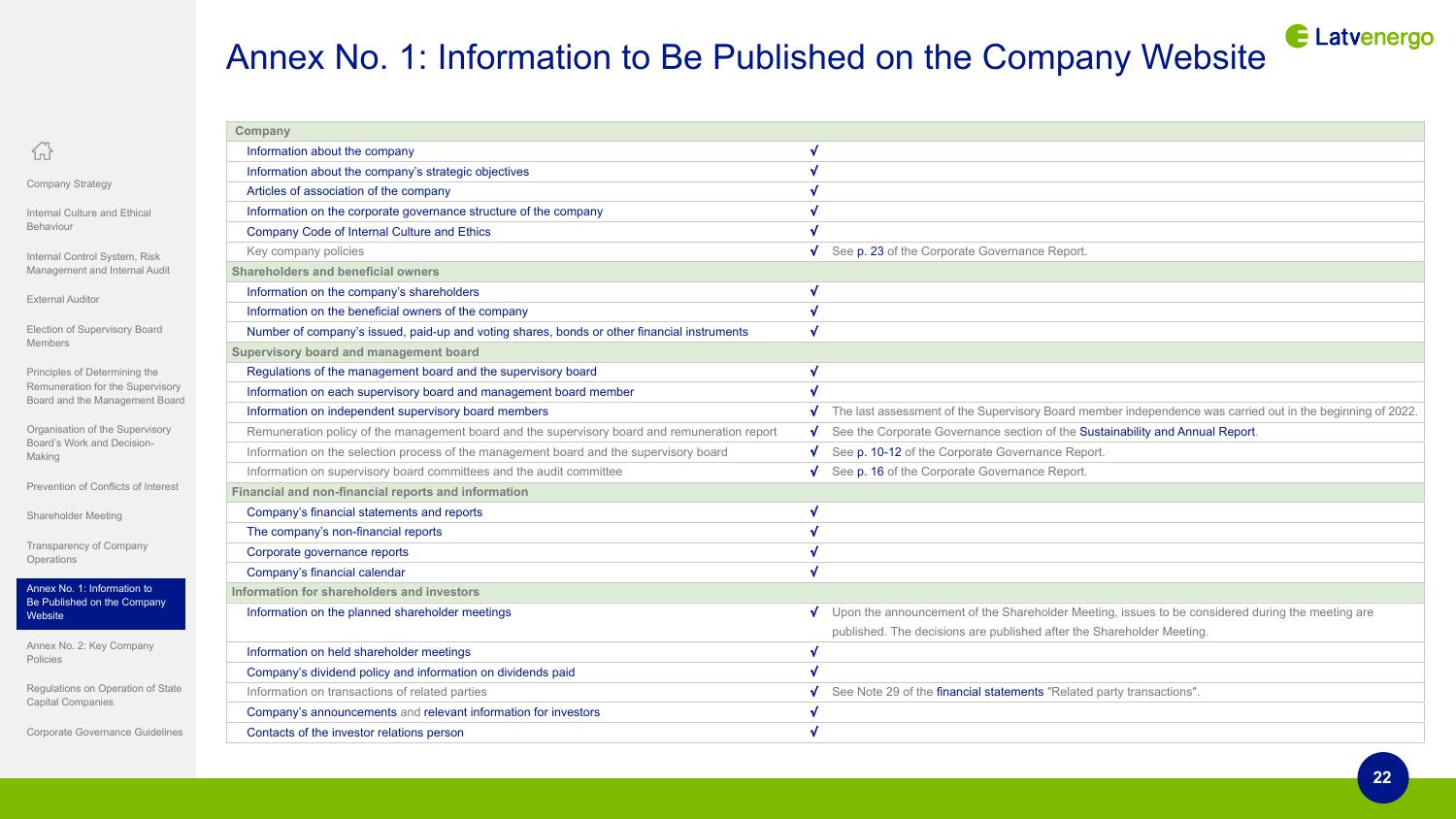## Annex No. 2: Key Company Policies

### <span id="page-22-0"></span>삶

Company Strategy

Internal Culture and Ethical Behaviour

Internal Control System, Risk Management and Internal Audit

[External Auditor](#page-8-1)

Election of Supervisory Board Members

Principles of Determining the Remuneration for the Supervisory Board and the Management Board

Organisation of the Supervisory Board's Work and Decision-Making

Prevention of Conflicts of Interest

Shareholder Meeting

Transparency of Company Operations

Annex No. 1: Information to Be Published on the Company Website

Annex No. 2: Key Company Policies

Regulations on Operation of State Capital Companies

Corporate Governance Guidelines

| Key policies included in corporate governance principles or criteria |                                                                                                                     |
|----------------------------------------------------------------------|---------------------------------------------------------------------------------------------------------------------|
| <b>Risk Management Policy</b>                                        |                                                                                                                     |
| <b>Remuneration Policy</b>                                           |                                                                                                                     |
| <b>Dividend Policy</b>                                               |                                                                                                                     |
| Other key policies mentioned in the corporate governance code        |                                                                                                                     |
| <b>Internal Audit Policy</b>                                         |                                                                                                                     |
| Conflict of Interest Prevention Policy                               | Included in the Latvenergo Group's Code of Ethics.                                                                  |
| Information Disclosure, Circulation and Privacy Policy               | See the Principles for Information Disclosure.                                                                      |
| <b>Whistleblowing Policy</b>                                         | Included in the Latvenergo Group's Code of Ethics.                                                                  |
| Fair Competition Implementation Policy                               | Included in the Latvenergo Group's Code of Ethics.<br>V.                                                            |
| Diversity Policy                                                     | The principles are included in the Personnel Management Policy; see the section Employees and the Work              |
|                                                                      | Environment in the Sustainability and Annual Report.                                                                |
| <b>Sustainability Policy</b>                                         | Latvenergo Group has a Corporate Social Responsibility Policy. It states that the Group is committed to<br>v.       |
|                                                                      | processes, products and services that promote the achievement of the UN Sustainable Development Goals.              |
| <b>Essential compliance policies</b>                                 |                                                                                                                     |
| <b>Business Partner Due Diligence Policy</b>                         | See the Basic Principles of the Policy for Prevention of Laundering of Proceeds Derived from Criminal<br>$\sqrt{ }$ |
|                                                                      | Activity.                                                                                                           |
| Sanctions Risk Management Policy                                     | See the Basic Principles of the Policy for Observance of the International and National Sanctions.                  |
| <b>Personal Data Processing Policy</b>                               |                                                                                                                     |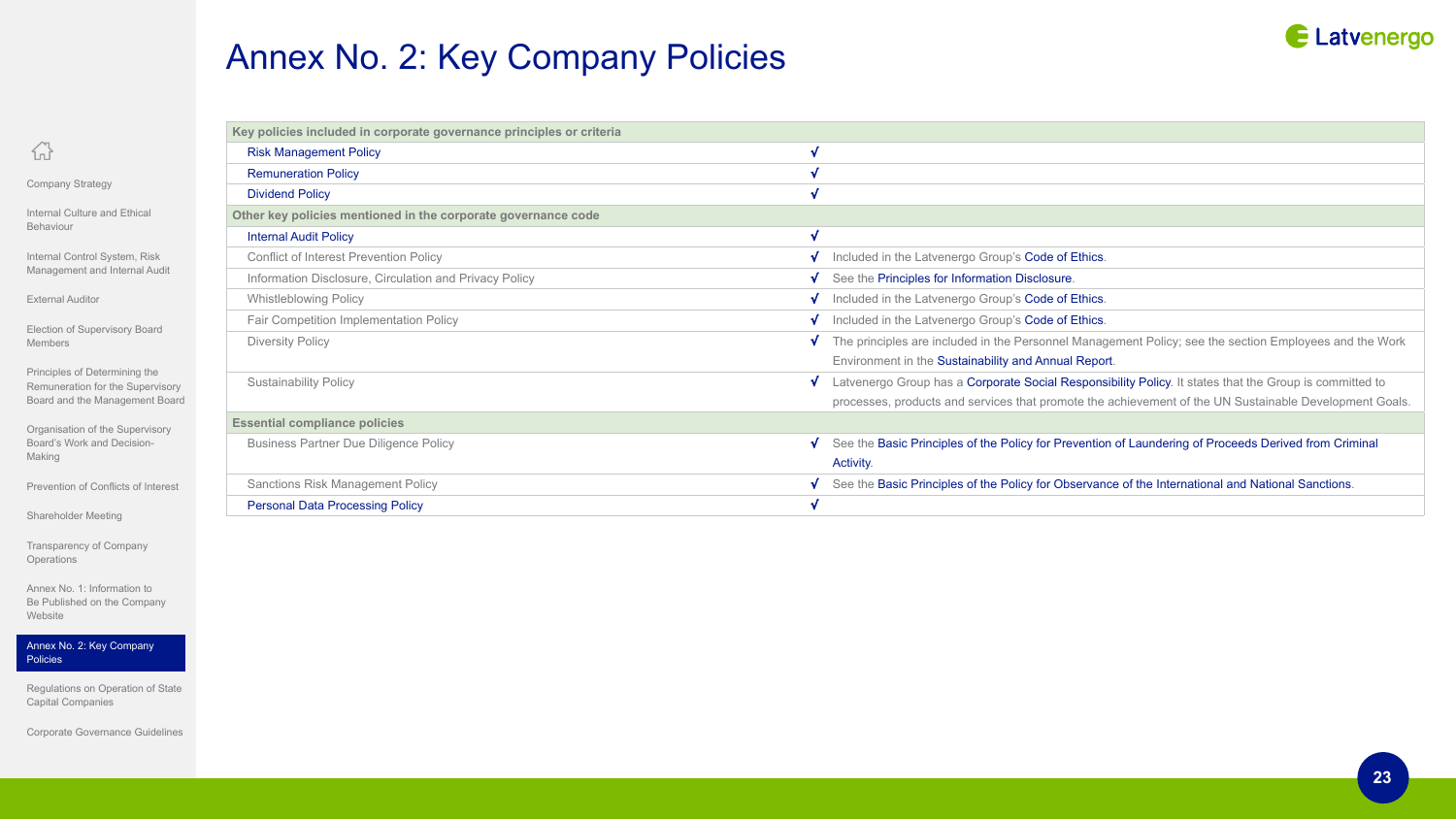## Regulations on Operation of State Capital Companies

#### [Commercial Law of the Republic of Latvia](https://likumi.lv/ta/en/en/id/5490-commercial-law)

Company Strategy

<span id="page-23-0"></span>岙

Internal Culture and Ethical Behaviour

Internal Control System, Risk Management and Internal Audit

[External Auditor](#page-8-1)

Election of Supervisory Board Members

Principles of Determining the Remuneration for the Supervisory Board and the Management Board

Organisation of the Supervisory Board's Work and Decision-Making

Prevention of Conflicts of Interest

Shareholder Meeting

Transparency of Company **Operations** 

Annex No. 1: Information to Be Published on the Company Website

Annex No. 2: Key Company Policies

Regulations on Operation of State Capital Companies

Corporate Governance Guidelines

[Law on the Financial Instruments Market](https://likumi.lv/ta/id/81995-finansu-instrumentu-tirgus-likums)

[Law on Governance of Capital Shares of a Public Person and Capital Companies](https://likumi.lv/doc.php?id=269907)

[25/01/2022 Regulations of the Cabinet of Ministers No. 72](https://likumi.lv/ta/id/329536-kartiba-kada-tiek-prognozeti-noteikti-un-veikti-maksajumi-par-valsts-kapitala-izmantosanu) – procedure according to which payments for using the state's capital are forecasted, determined and made

[04/02/2020 Regulations of the Cabinet of Ministers No. 63](https://likumi.lv/ta/id/312389-noteikumi-par-publiskas-personas-kapitalsabiedribu-un-publiski-privato-kapitalsabiedribu-valdes-un-padomes-loceklu-skaitu-ka-ari-valdes-un-padomes-loceklu-menesa-atlidzibas-maksimalo-apmeru) – regulations on the number of the members of the board and the council of public persons' capital companies and public private capital companies as well as on the maximum amount of monthly remuneration of the members of the board and the council

## Corporate Governance Guidelines

[Corporate Governance Code](https://www.tm.gov.lv/en/media/7428/download) by the Corporate Governance Advisory Board